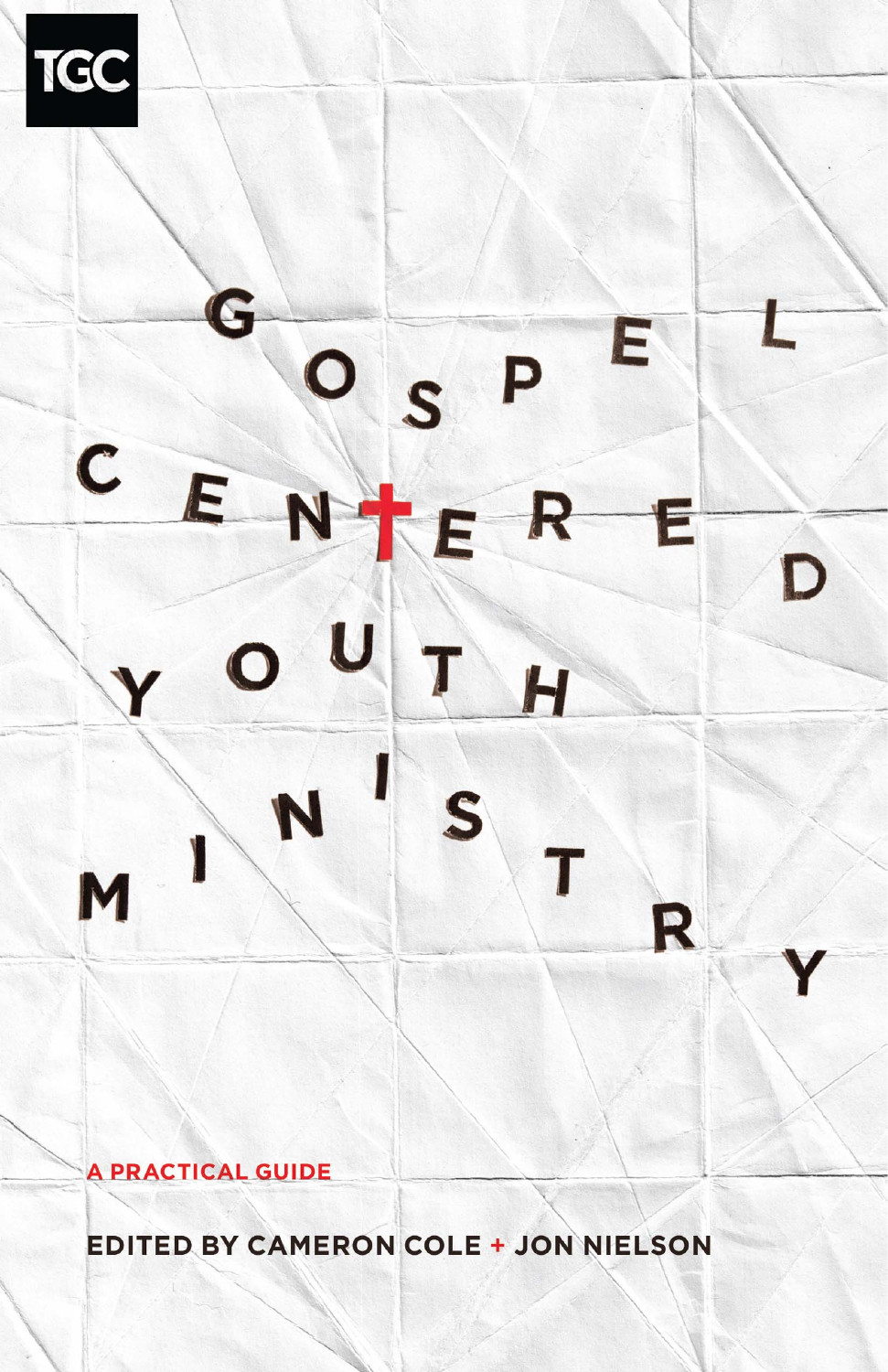"Few of us take a trip without some kind of GPS device at our side. We need help navigating the route, the traffic, and the current road conditions, all in an effort to reach our final destination. In humble, authentic and truthtested ways, *Gospel-Centered Youth Ministry* provides that level of clarity to those who are passionate about engaging, connecting, and discipling young people within the reach of their calling. With advice anchored in the timeless truth of God's Word, *Gospel-Centered Youth Ministry* delivers light to the unlit roads of working with young people. It underscores the priority of this mission, while amplifying the impact that an effective student ministry can have within a church community. Filled with wisdom, light, hope, and guidance, the contributors point to a clear objective—making lifelong followers of Jesus the Christ."

**Dan Wolgemuth,** President/CEO, Youth for Christ

"This book is both theologically insightful and practical . . . and a book about youth ministry must be both. This is a commendable resource for youth pastors, volunteers, students in training, and search teams looking for a youth pastor."

**Jay S. Thomas,** Lead Pastor, Chapel Hill Bible Church, Chapel Hill, North Carolina

"We see the lamentable statistics about younger people walking away from the church, despite every attempt over the last couple of generations either to turn up the cool factor or to fight the culture wars—or both. The contributors point to a better way. They have tested their gospel-centered approach and honed and refined it along the way. This book is not only a wake-up call, it is a practical guide for ministry to our younger brothers and sisters. I'll be recommending this book far and wide."

**Michael Horton,** J. Gresham Machen Professor of Systematic Theology and Apologetics, Westminster Seminary California; author, *Calvin on the Christian Life*

"You are holding a very helpful, straight-to-the-point examination of the fundamental how-to's in youth ministry. Covered here are the key areas of successful Christian youth leadership. Broad in scope but sharp in focus, this book will clearly help anyone who strives to have a ministry built on gold rather than straw."

**Ken Moser,** Assistant Professor of Youth Ministry, Briercrest College and Seminary; author, *Changing the World through Effective Youth Ministry*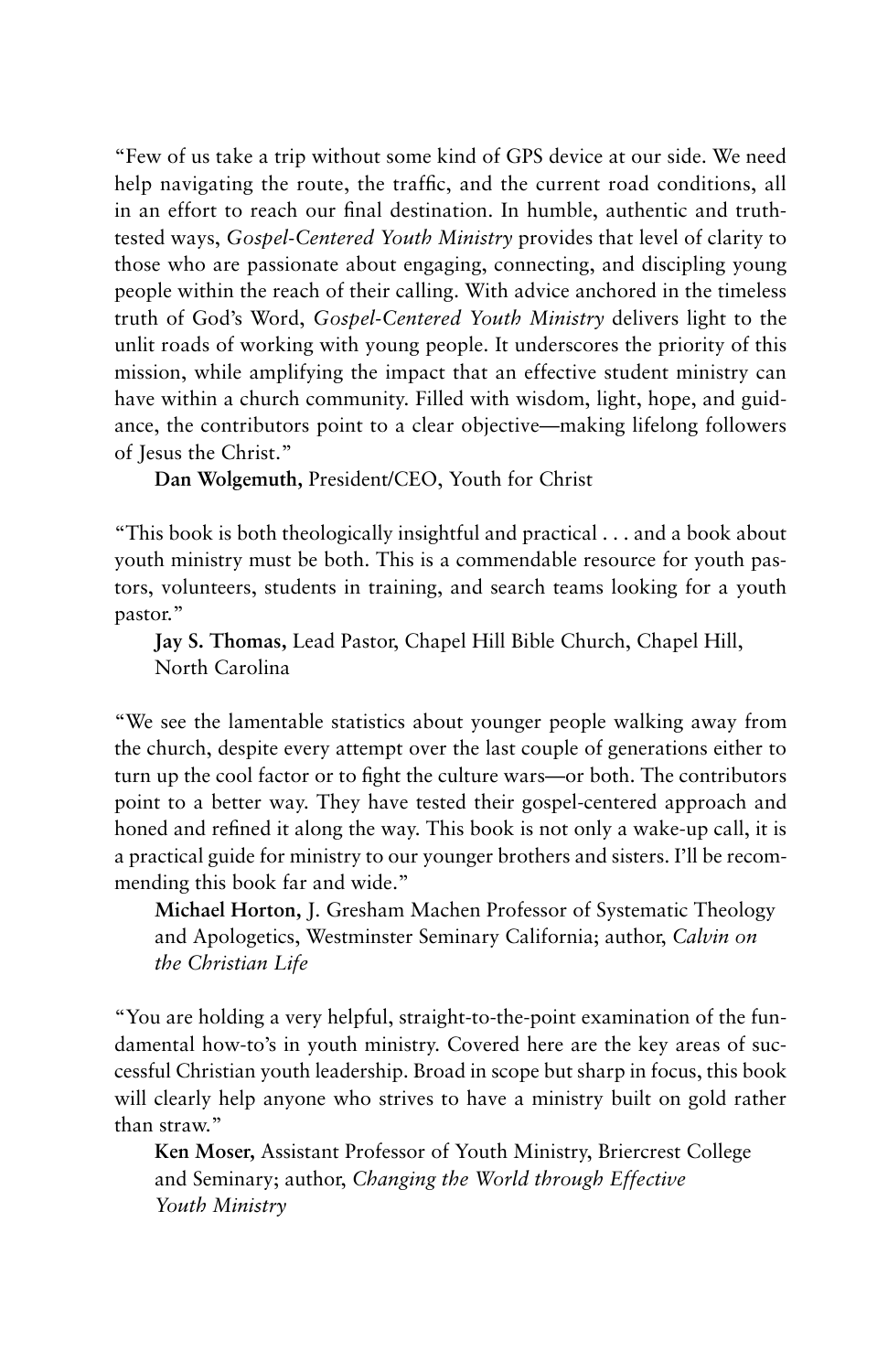"The contributors to this volume have reflected deeply on the nature and power of the gospel. Drawing from their years of experience, they have given us theologically rich and practical reflections on youth ministry that aim to exalt Christ, strengthen the whole church, and equip teenagers for ministry."

**Mary Willson,** Associate Director of Women's Initiatives,

The Gospel Coalition

"Gospel-centered youth ministry is the need of the hour. It's rare to find a book that brings together expertise on everything from evangelism to small groups, from mission trips to social justice, but Cameron Cole and Jon Nielson have given us the perfect primer. I'm grateful for this book and look forward to putting it in front of my students!"

**Alvin L. Reid,** Professor of Evangelism and Student Ministry, Southeastern Baptist Theological Seminary; author, *As You Go: Creating a Missional Culture of Gospel-Centered Students*

"Here are 14 chapters written by 14 practitioners each with his or her own personality, writing style, and insight. Yet there is one focus—Jesus. For these writers, youth ministry is not only about teaching the teachings of Jesus, although that is important. Youth ministry is about making disciples—life-long learners personally following and growing in Jesus. These chapters are heart-felt and teen sensitive, with a profound respect for the gospel. That, plus a lot of practical insight make this a book worth having in your youth ministry library."

**Terry Dittmer,** National Director of Youth Ministry for the Lutheran Church Missouri Synod

"*Gospel-Centered Youth Ministry* is a substantial step in the right direction toward faithful discipleship of students. Not only should anyone in full time, part-time, or volunteer youth ministry purchase this book, but pastors and parents need to pick up a copy as well. Your church will be blessed by it."

**John Perritt,** Youth Director, Pear Orchard Presbyterian Church, Ridgeland, Mississippi

"Cameron Cole and Jon Nielson provide a clear vision of holistic ministry, encouraging and challenging readers to integrate the gospel as the center of their ministry with youth."

**Brian H. Cosby,** Pastor, Wayside Presbyterian Church, Chattanooga, Tennessee; author, *Giving Up Gimmicks: Reclaiming Youth Ministry from an Entertainment Culture*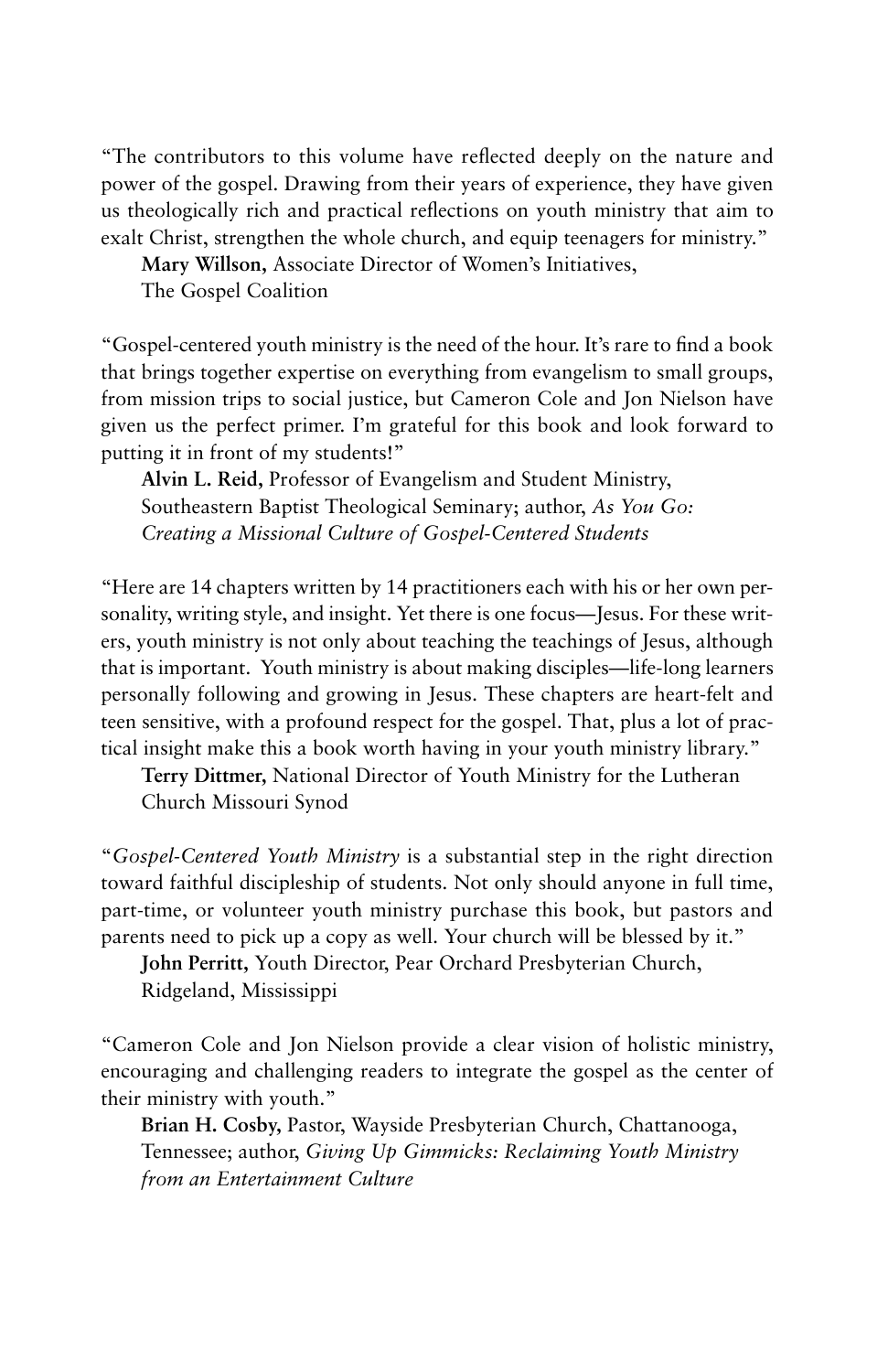Gospel-Centered Youth Ministry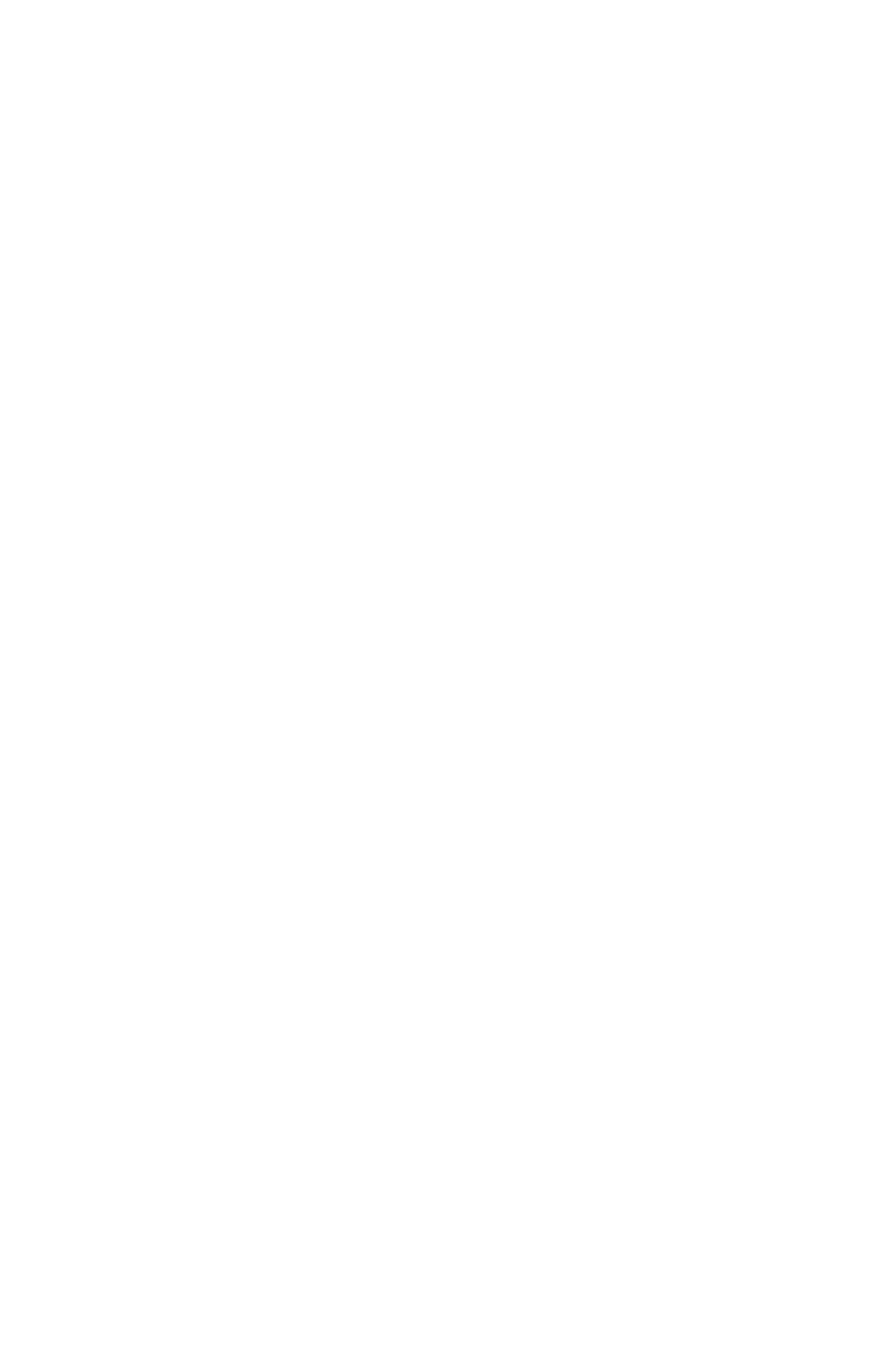# **Gospel-Centered Youth Ministry**

*A Practical Guide*

Cameron Cole and Jon Nielson, editors

FOREWORD BY COLLIN HANSEN



WHEATON, ILLINOIS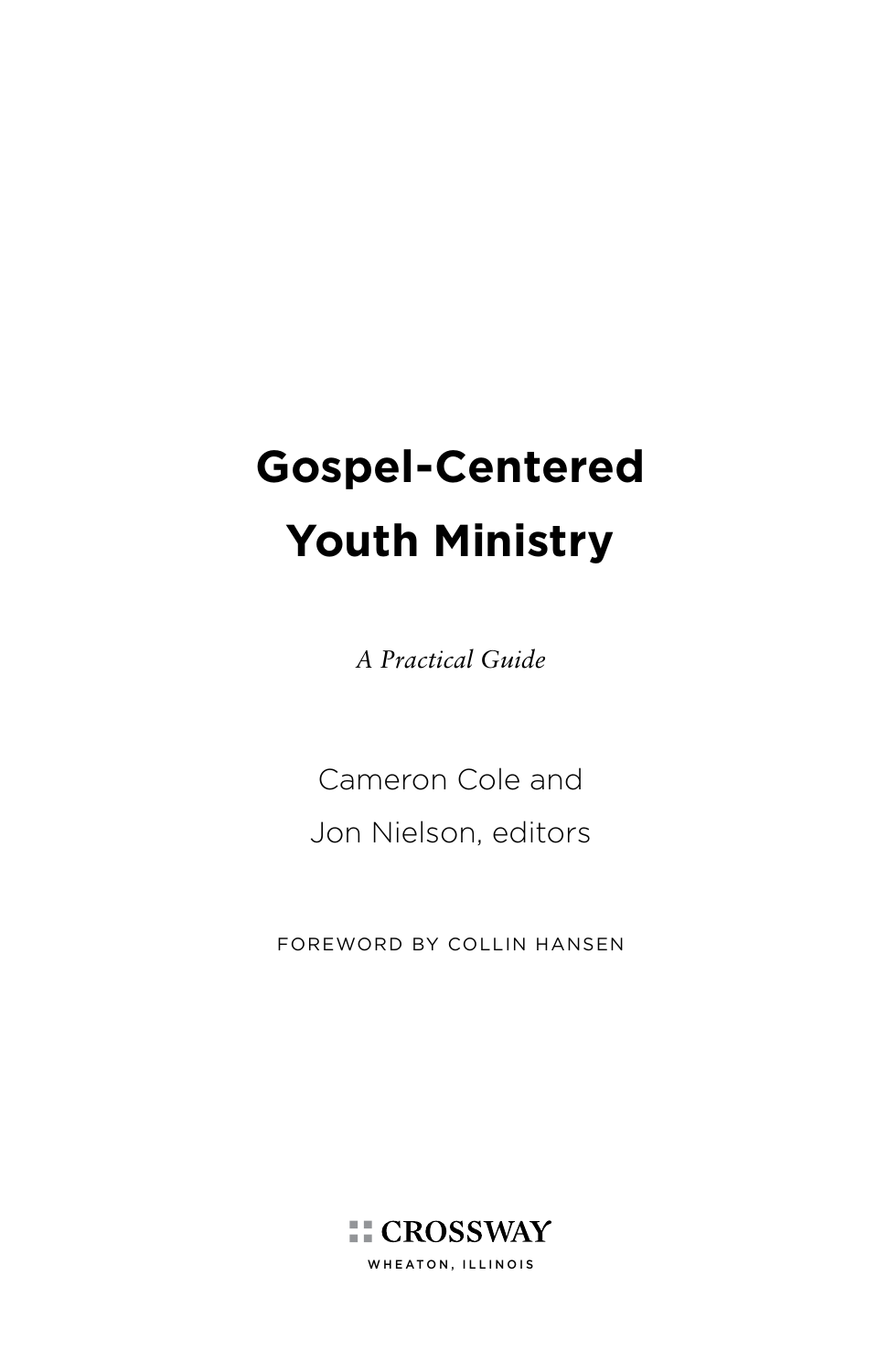*Gospel-Centered Youth Ministry*

Copyright © 2016 by Cameron Cole and Jon Nielson

Published by Crossway 1300 Crescent Street Wheaton, Illinois 60187

All rights reserved. No part of this publication may be reproduced, stored in a retrieval system, or transmitted in any form by any means, electronic, mechanical, photocopy, recording, or otherwise, without the prior permission of the publisher, except as provided for by USA copyright law. Crossway® is a registered trademark in the United States of America.

Cover design: Tim Green, Faceout Studio

Shutterstock image #51178144

First printing 2016

Printed in the United States of America

Scripture quotations are from the ESV® Bible (The Holy Bible, English Standard Version®), copyright © 2001 by Crossway, a publishing ministry of Good News Publishers. Used by permission. All rights reserved.

All emphases in Scripture quotations have been added by the authors.

Trade paperback ISBN: 978-1-4335-4695-2 ePub ISBN: 978-1-4335-4698-3 PDF ISBN: 978-1-4335-4696-9 Mobipocket ISBN: 978-1-4335-4697-6

#### **Library of Congress Cataloging-in-Publication Data**

|    | Gospel-centered youth ministry: a practical guide / Cameron Cole and Jon      |    |      |    |    |     |       |  |    |    |    |   |      |     |  |  |  |
|----|-------------------------------------------------------------------------------|----|------|----|----|-----|-------|--|----|----|----|---|------|-----|--|--|--|
|    | Nielson, editors; foreword by Collin Hansen.                                  |    |      |    |    |     |       |  |    |    |    |   |      |     |  |  |  |
|    | pages cm                                                                      |    |      |    |    |     |       |  |    |    |    |   |      |     |  |  |  |
|    | Includes bibliographical references and index.<br>ISBN 978-1-4335-4695-2 (tp) |    |      |    |    |     |       |  |    |    |    |   |      |     |  |  |  |
|    |                                                                               |    |      |    |    |     |       |  |    |    |    |   |      |     |  |  |  |
|    | 1. Church work with youth. I. Cole, Cameron, 1979- editor.                    |    |      |    |    |     |       |  |    |    |    |   |      |     |  |  |  |
|    | BV4447.G65                                                                    |    | 2016 |    |    |     |       |  |    |    |    |   |      |     |  |  |  |
|    | $259'.23 - dc23$<br>2015016170                                                |    |      |    |    |     |       |  |    |    |    |   |      |     |  |  |  |
|    | Crossway is a publishing ministry of Good News Publishers.                    |    |      |    |    |     |       |  |    |    |    |   |      |     |  |  |  |
| VP |                                                                               | 26 | 25   | 24 | 23 |     | 22 21 |  | 20 | 19 | 18 |   | - 17 | -16 |  |  |  |
| 15 | 14                                                                            | 13 | 12   | 11 | 10 | - 9 | 8 7   |  | 6  | 5  | 4  | 3 |      |     |  |  |  |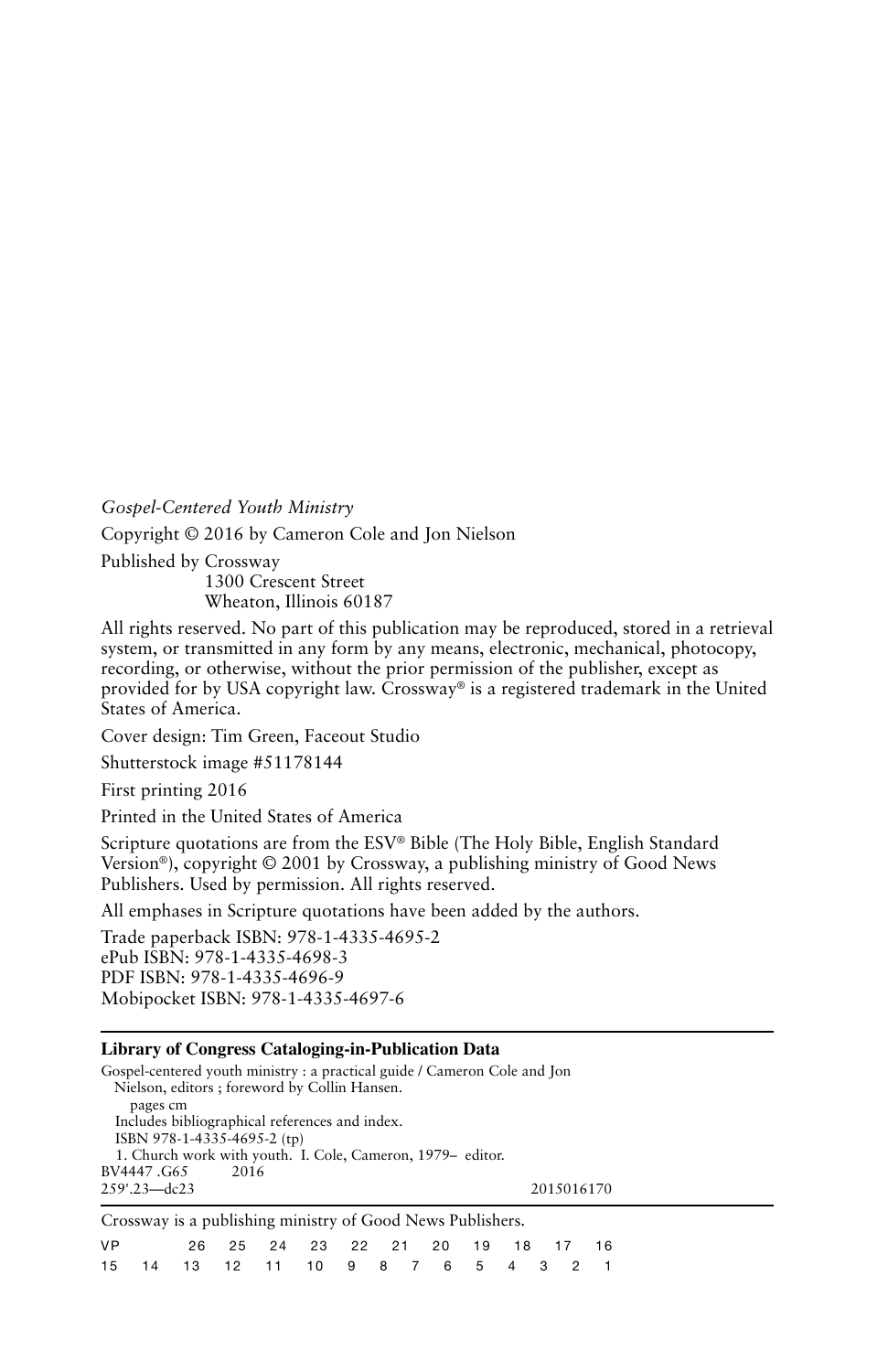Jon Nielson: *For my daughter Emilie. May you know the riches of the glorious gospel of our Lord Jesus Christ!*

Cameron Cole: *To my gospel heroes, Frank Limehouse John Harper Mark Upton Gil Kracke Thank you for leading me to the true gospel of grace.*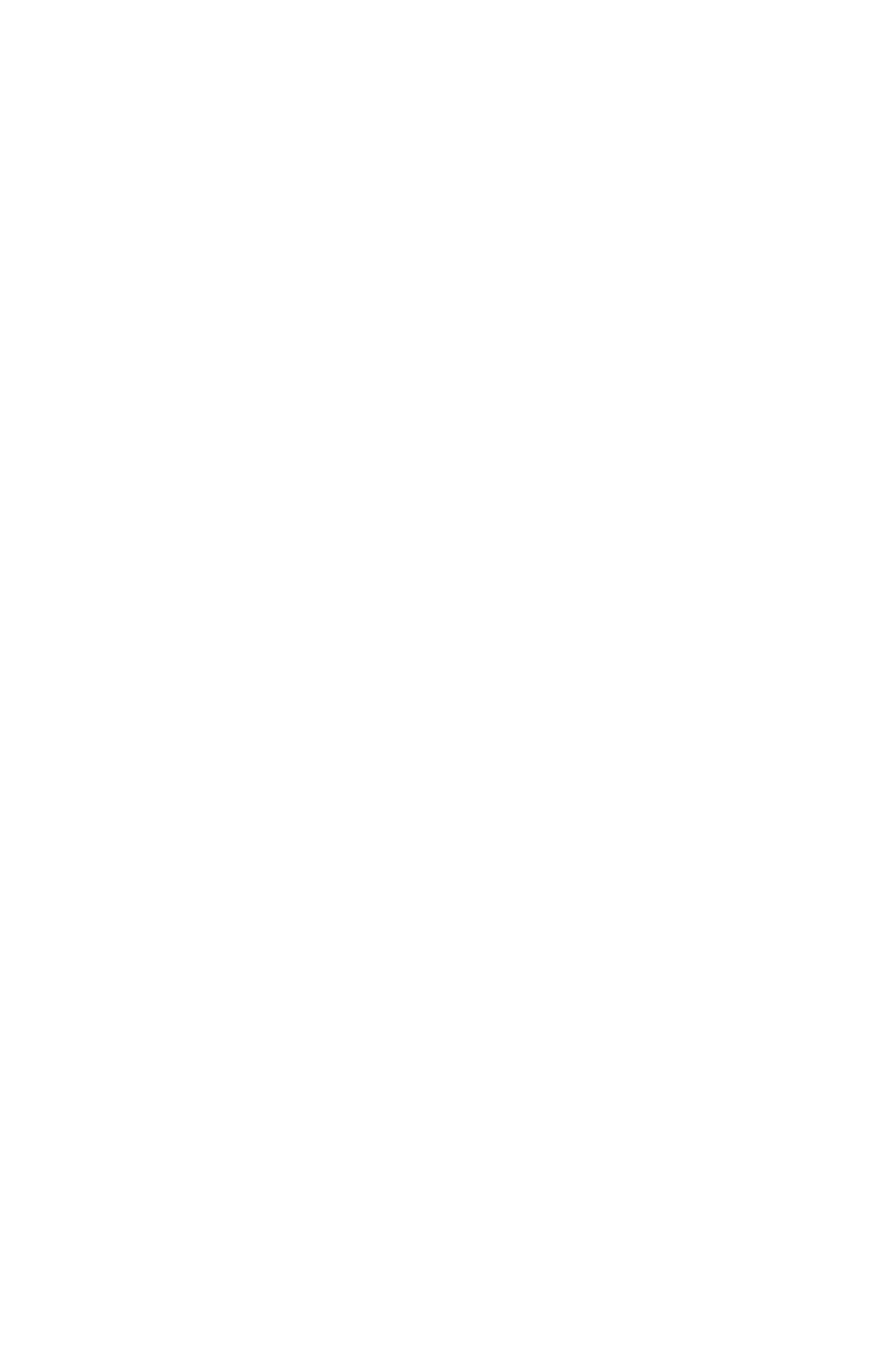## <span id="page-9-0"></span>**Contents**

| Part 1       | FOUNDATIONS FOR A GOSPEL-CENTERED<br>YOUTH MINISTRY                                                                                                                        |
|--------------|----------------------------------------------------------------------------------------------------------------------------------------------------------------------------|
| $\mathbf{1}$ | The Gospel at the Heart of All Things:<br>Cameron Cole                                                                                                                     |
|              | This opening chapter articulates the heart behind this book:<br>the conviction that the gospel of Jesus Christ must be at the<br>center of all we do in ministry to youth. |
| 2            | Making Disciples Who Make Disciples:                                                                                                                                       |
|              | Darren DePaul                                                                                                                                                              |
|              | This chapter argues for the centrality of intentional<br>discipleship in youth ministry, and looks to Jesus Christ as<br>the ultimate model for disciple makers.           |
| 3            | The Impact of Expounding God's Word:<br>Expositional Teaching in Youth Ministry 54<br>Eric McKiddie                                                                        |
|              | The method of teaching that will make the biggest long-<br>term impact on students is expositional preaching that<br>applies the gospel to everyday life.                  |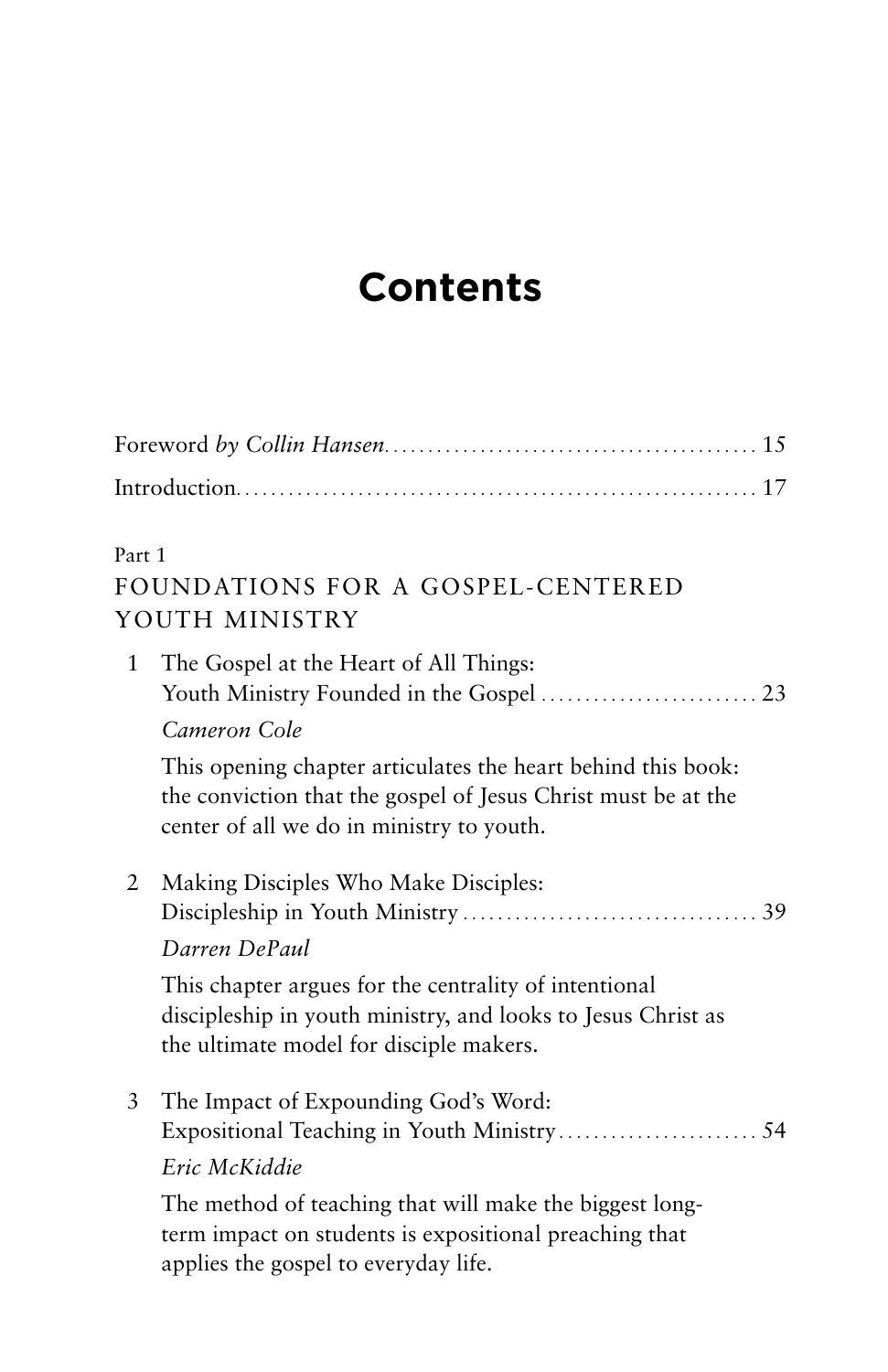| 4 | Emulating God's Heart:<br>Liz Edrington<br>We, as ministers, are formed and shaped by, in, and<br>through God's relationship with us. As we are welcomed<br>into the dynamic love of the Trinity, we have the honor<br>of inviting our students along with us. Relationship is<br>the <i>place</i> of ministry, the <i>where</i> of the incarnation. In<br>considering our relationship with Jesus, our relationship<br>with ourselves, and our relationship with others, we will<br>better understand the unique ways God has equipped us to<br>engage our youth. |
|---|--------------------------------------------------------------------------------------------------------------------------------------------------------------------------------------------------------------------------------------------------------------------------------------------------------------------------------------------------------------------------------------------------------------------------------------------------------------------------------------------------------------------------------------------------------------------|
| 5 | Community Based on the Gospel:<br>Mark Howard<br>Youth pastors and leaders must not be focused primarily on<br>cultivating good youth group participants but on fostering<br>unity in Christ within the diverse family of God.                                                                                                                                                                                                                                                                                                                                     |
| 6 | Building a Foundation with the Parents:<br>Mike McGarry<br>Effective youth ministry involves building a bridge between<br>families and the church such that both sides walk together<br>in the discipleship of young people.                                                                                                                                                                                                                                                                                                                                       |
| 7 | Gathering God's People:<br>Generational Integration in Youth Ministry 102<br>Dave Wright<br>While youth ministry has a valuable and important place<br>in the life of the local church, a gospel-centered youth<br>minister must be committed to intentionally connecting his<br>or her students with believers from every part-and every<br>generation—within the community of believers.                                                                                                                                                                         |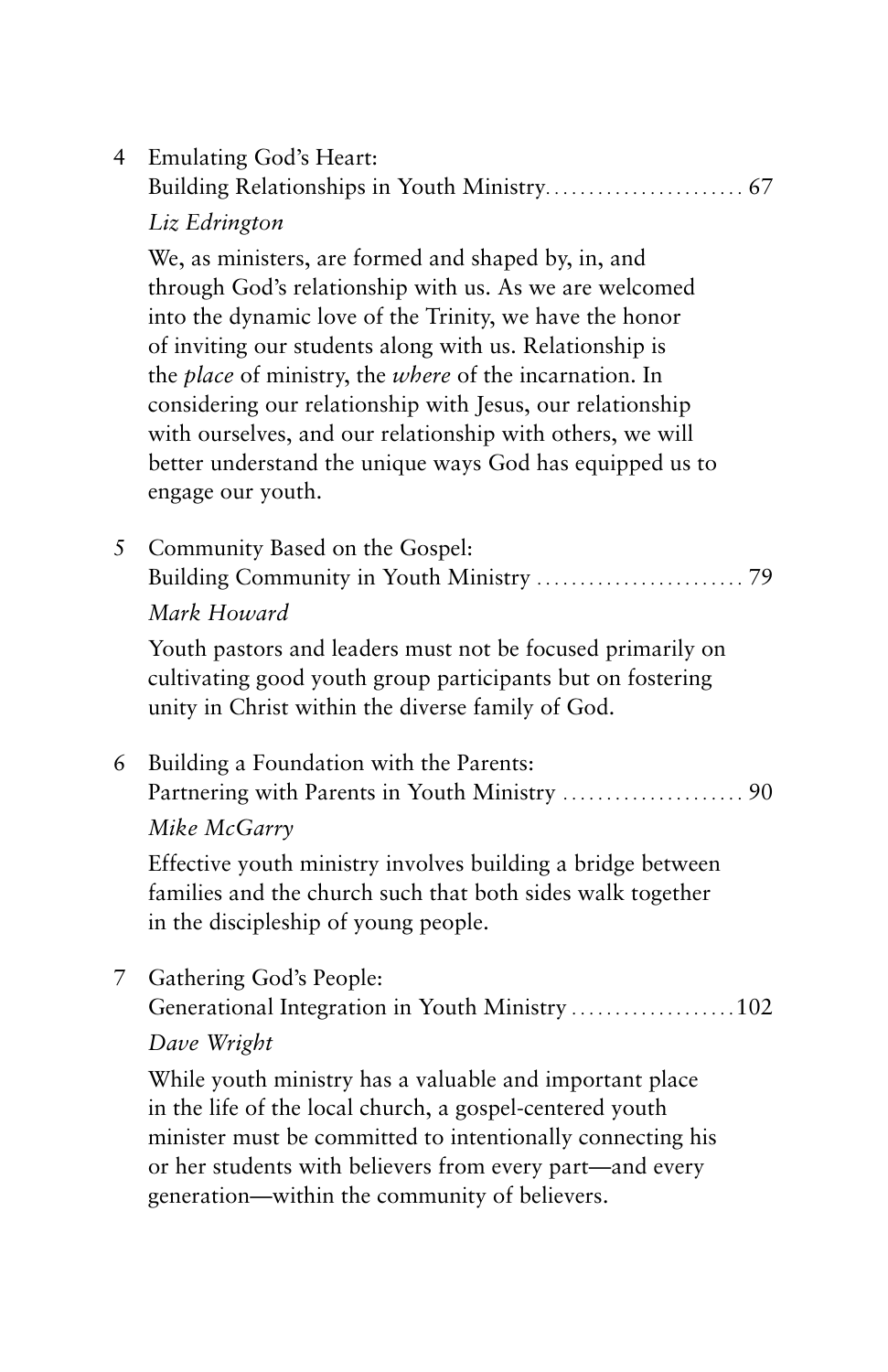#### Part 2 PRACTICAL APPLICATIONS FOR A GOSPEL-CENTERED YOUTH MINISTRY

| Helping Students Personally Engage the Bible:<br>Small-Group Bible Study in Youth Ministry117                                                                                                                                                                                                                                                             |  |  |  |  |  |  |
|-----------------------------------------------------------------------------------------------------------------------------------------------------------------------------------------------------------------------------------------------------------------------------------------------------------------------------------------------------------|--|--|--|--|--|--|
| Jon Nielson                                                                                                                                                                                                                                                                                                                                               |  |  |  |  |  |  |
| One key aspect of discipleship, training, and spiritual<br>growth in youth ministry is the activity of small-group<br>Bible study; this chapter explains why this is the case<br>and also offers practical steps toward leading youth in<br>substantive study of God's Word.                                                                              |  |  |  |  |  |  |
| Equipping Youth for Gospel Ministry:                                                                                                                                                                                                                                                                                                                      |  |  |  |  |  |  |
| Leadership Training in Youth Ministry 129                                                                                                                                                                                                                                                                                                                 |  |  |  |  |  |  |
| Jon Nielson                                                                                                                                                                                                                                                                                                                                               |  |  |  |  |  |  |
| Youth pastors and leaders must not be about just using<br>students for tasks but deeply committed to training them<br>for real gospel (Word) ministry.                                                                                                                                                                                                    |  |  |  |  |  |  |
| Singing That Flows from the Gospel:                                                                                                                                                                                                                                                                                                                       |  |  |  |  |  |  |
|                                                                                                                                                                                                                                                                                                                                                           |  |  |  |  |  |  |
| Tom Olson                                                                                                                                                                                                                                                                                                                                                 |  |  |  |  |  |  |
| The use of musical worship in youth ministry can and must<br>be done thoughtfully, theologically, and biblically as it is<br>part of our overall call to teach and disciple our students<br>in a gospel-centered way. This chapter also offers practical<br>steps to grow in substantive, deep, and gospel-centered<br>musical worship in youth ministry. |  |  |  |  |  |  |
|                                                                                                                                                                                                                                                                                                                                                           |  |  |  |  |  |  |

11 [Interrupting the Regular Routine:](#page--1-6)  [Retreats and Events in Youth Ministry.](#page--1-6) . . . . . . . . . . . . . . . . . . . . . . . .[151](#page--1-6) *Jason Draper*

Special events and retreats are not disconnected from a wider gospel-centered focus for a youth ministry; rather, they can be strategic times for students to be confronted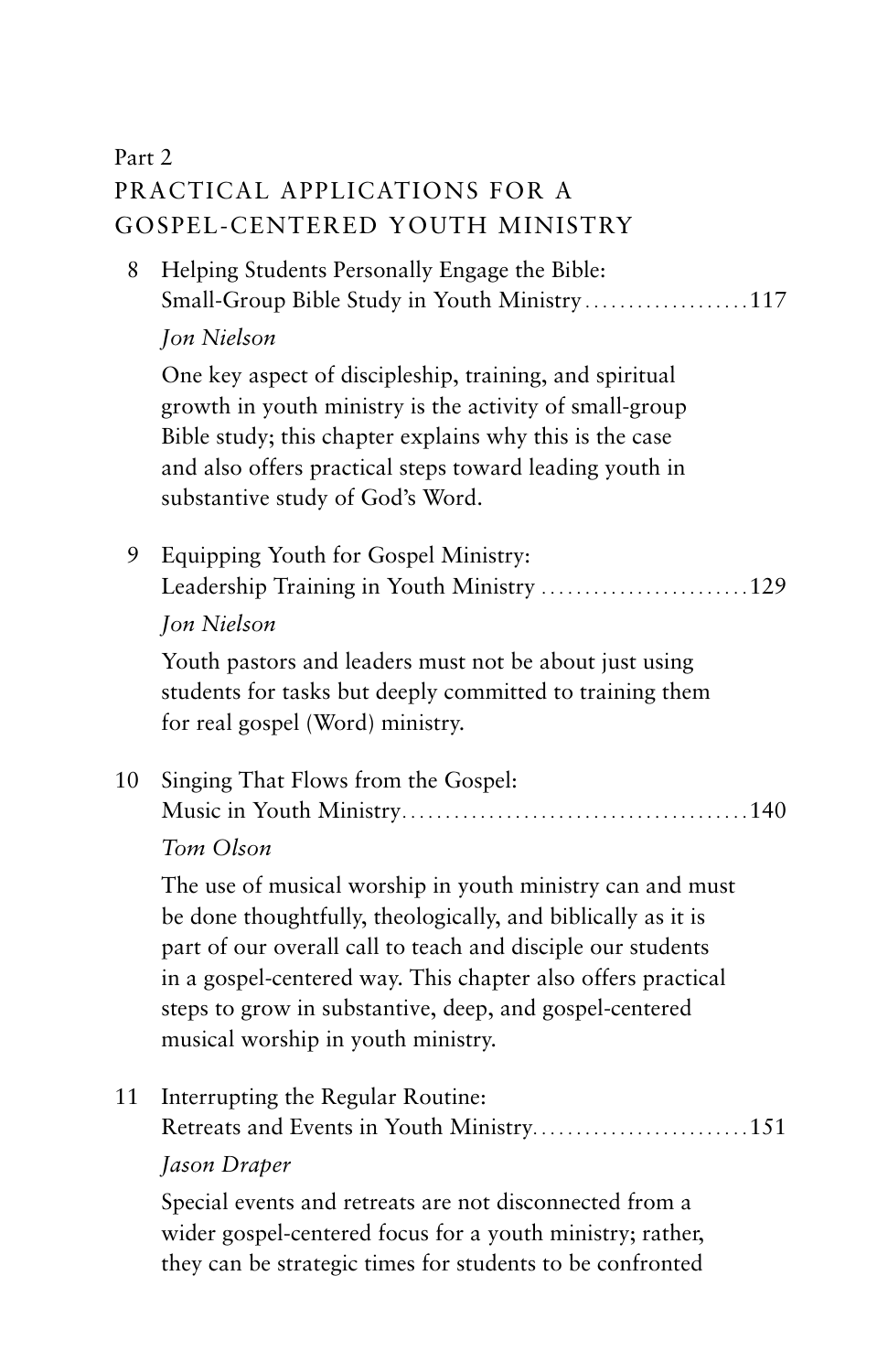with the gospel of Jesus Christ, encouraged in faith, and challenged to serve and obey God with more worship and devotion.

#### Part 3

#### THE FRUIT OF A GOSPEL-CENTERED YOUTH MINISTRY

| 12 <sub>1</sub> | A Public Faith:                                              |  |  |  |  |  |  |
|-----------------|--------------------------------------------------------------|--|--|--|--|--|--|
|                 |                                                              |  |  |  |  |  |  |
|                 | David Plant                                                  |  |  |  |  |  |  |
|                 | Evangelism in the context of youth ministry is essential.    |  |  |  |  |  |  |
|                 | Sadly, many youth ministers are failing to engage            |  |  |  |  |  |  |
|                 | winsomely, lovingly, and truthfully with the youth culture   |  |  |  |  |  |  |
|                 | as they share the life-giving message of the gospel of Jesus |  |  |  |  |  |  |
|                 | Christ. This chapter will give clear ideas and instructions  |  |  |  |  |  |  |
|                 | for vibrantly engaging students and meeting them, where      |  |  |  |  |  |  |
|                 | they are, with the good news of God's grace in Jesus Christ. |  |  |  |  |  |  |
| 13              | Bearing Gospel Fruit among the Poor:                         |  |  |  |  |  |  |
|                 |                                                              |  |  |  |  |  |  |

- [Serving the Poor in Youth Ministry](#page--1-8) ..................................[178](#page--1-8)
	- *Philip Walkley and Drew Haltom*

Service to the poor, in the context of youth ministry, can be a confusing topic—and one that sends many youth ministers to extreme positions. There is, however, a gospelcentered way forward for thoughtful and real help for the poor in the name of Jesus Christ that will build, challenge, and grow our students as loving and generous followers of their Savior in this world.

14 [Going in a Fruitful Manner:](#page--1-9)  [International Short-Term Mission Trips in Youth Ministry](#page--1-9) . . .[190](#page--1-9) *Elisabeth Elliott*

While short-term mission trips have gotten a bad rap in some Christian circles (often deservedly so), there is a way to engage in such trips for the glory of Jesus Christ, the advancement of his gospel, the discipleship of our students,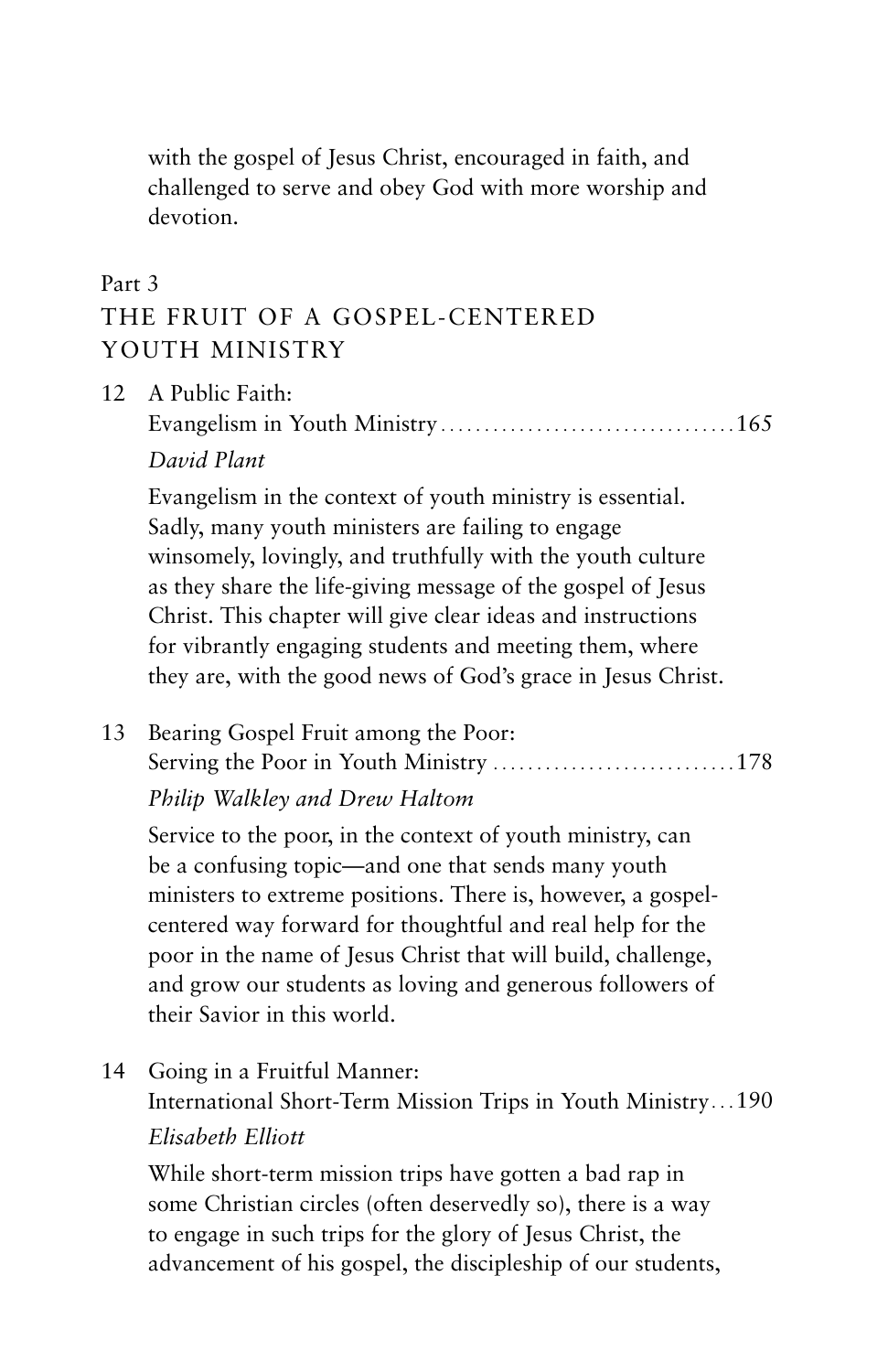and the genuine encouragement of believers in other parts of the world. This chapter gives us a way forward in carefully putting short-term trips to work in our ministries.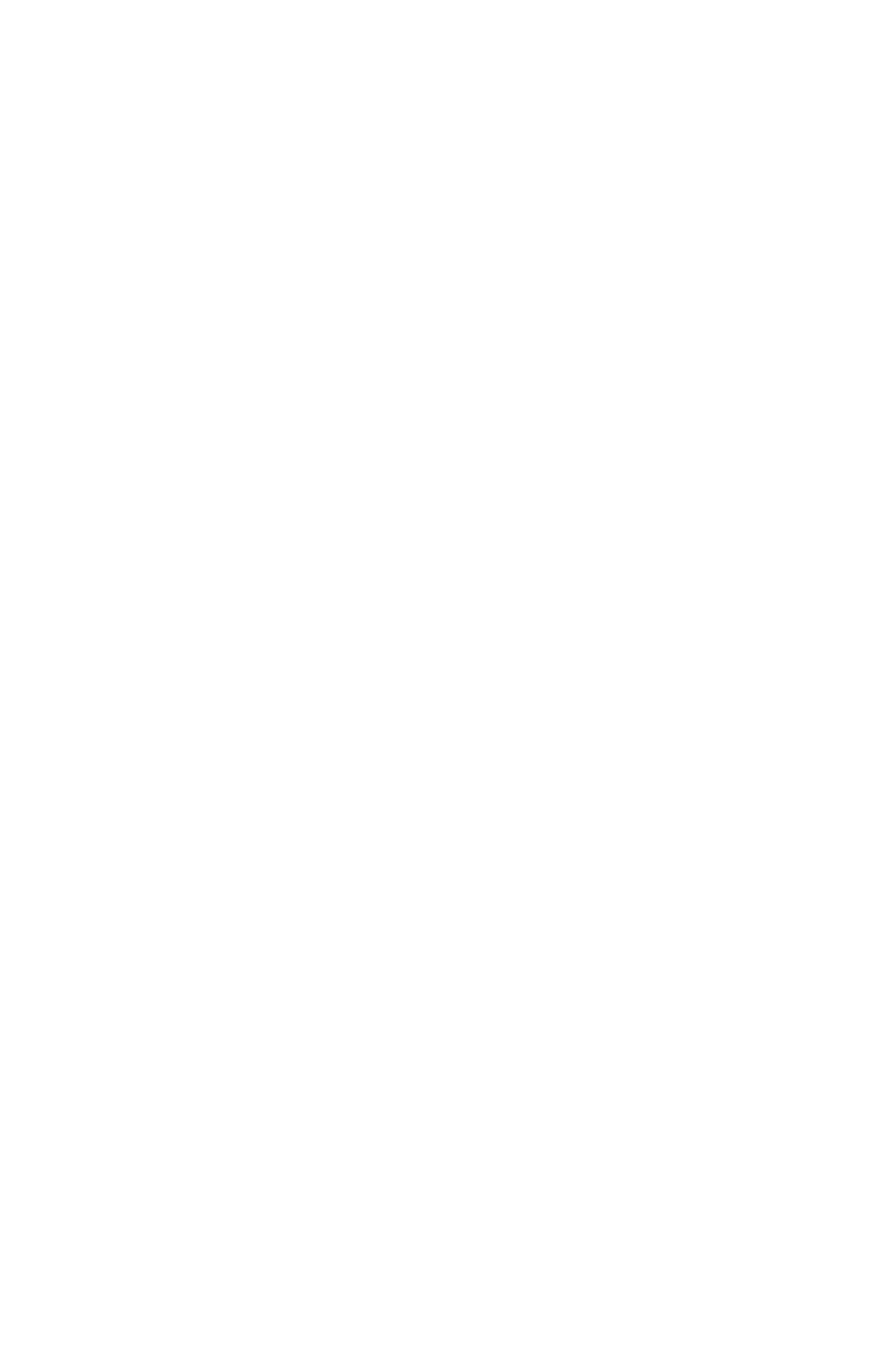### <span id="page-15-0"></span>**[Foreword](#page-9-0)**

Growing up, my family didn't make church a high priority. But I still took two years of confirmation classes and joined the youth group as a freshman in high school. I don't remember a lot of what was taught, and if I did, I'd probably disagree with much of it now. I know in one meeting we watched *The Seventh Sign*, starring Demi Moore, and I'm still confused as to how that movie was supposed to foster spiritual growth.

But one thing I saw in youth group began to change my life forever. For the first time I began to see peers who loved Jesus. I didn't know that was possible, because until then I only knew religion as an empty ritual. These peers introduced me to the crucified and risen Jesus. And I trusted him to forgive my sins and make a way to eternal life by the power of the Holy Spirit in the presence of my heavenly Father.

This experience has made me simultaneously thankful for youth groups and also concerned that they not lose their way. When we're so concerned with keeping the youth entertained or promoting a moral lifestyle, we can easily forget the message of first importance. The apostle Paul explains, "For by grace you have been saved through faith. And this is not your own doing; it is the gift of God, not a result of works, so that no one may boast" (Eph. 2:8–9).

In our work at The Gospel Coalition, "We have committed ourselves to invigorating churches with new hope and compelling joy based on the promises received by grace alone through faith alone in Christ alone." That's why I so eagerly commend *Gospel-*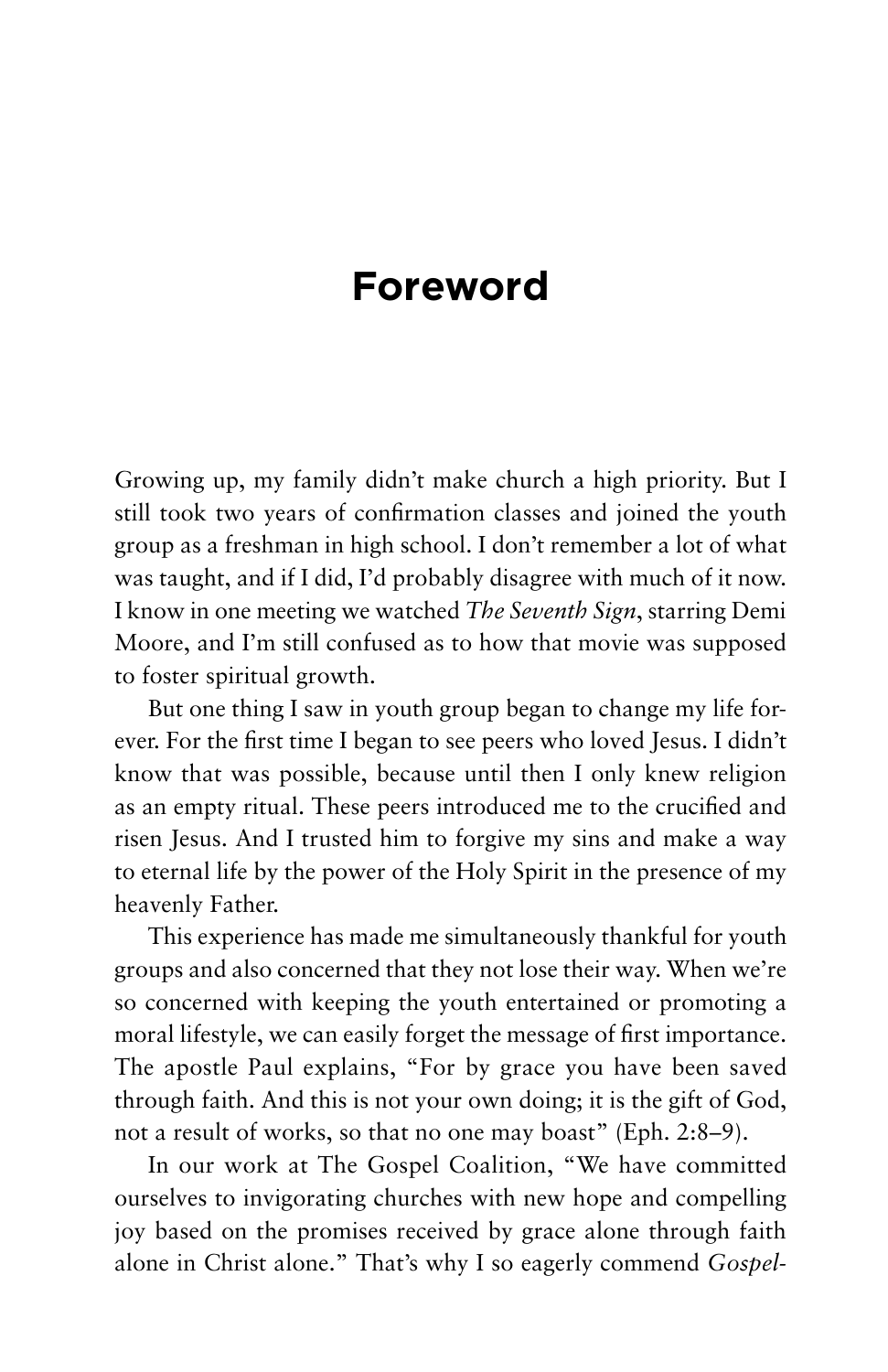*Centered Youth Ministry: A Practical Guide*. Over years of publishing these writers' works and watching their local church ministries, I have seen the hope and joy in their students as they receive grace through faith in Christ. What an eternal difference it would make if churches and youth groups around the world caught this vision to put the gospel at the center of their teachings, Bible studies, retreats, small groups, mission trips, and service projects.

Following this vision is simple, but it's not easy. There are many temptations and distractions. Youth workers, often young themselves and lacking ministry experience, get more feedback than counsel. This guide, then, offers an excellent start for any youth worker eager to make much of Jesus and to see students filled with everlasting hope and joy.

> *Collin Hansen Editorial Director The Gospel Coalition*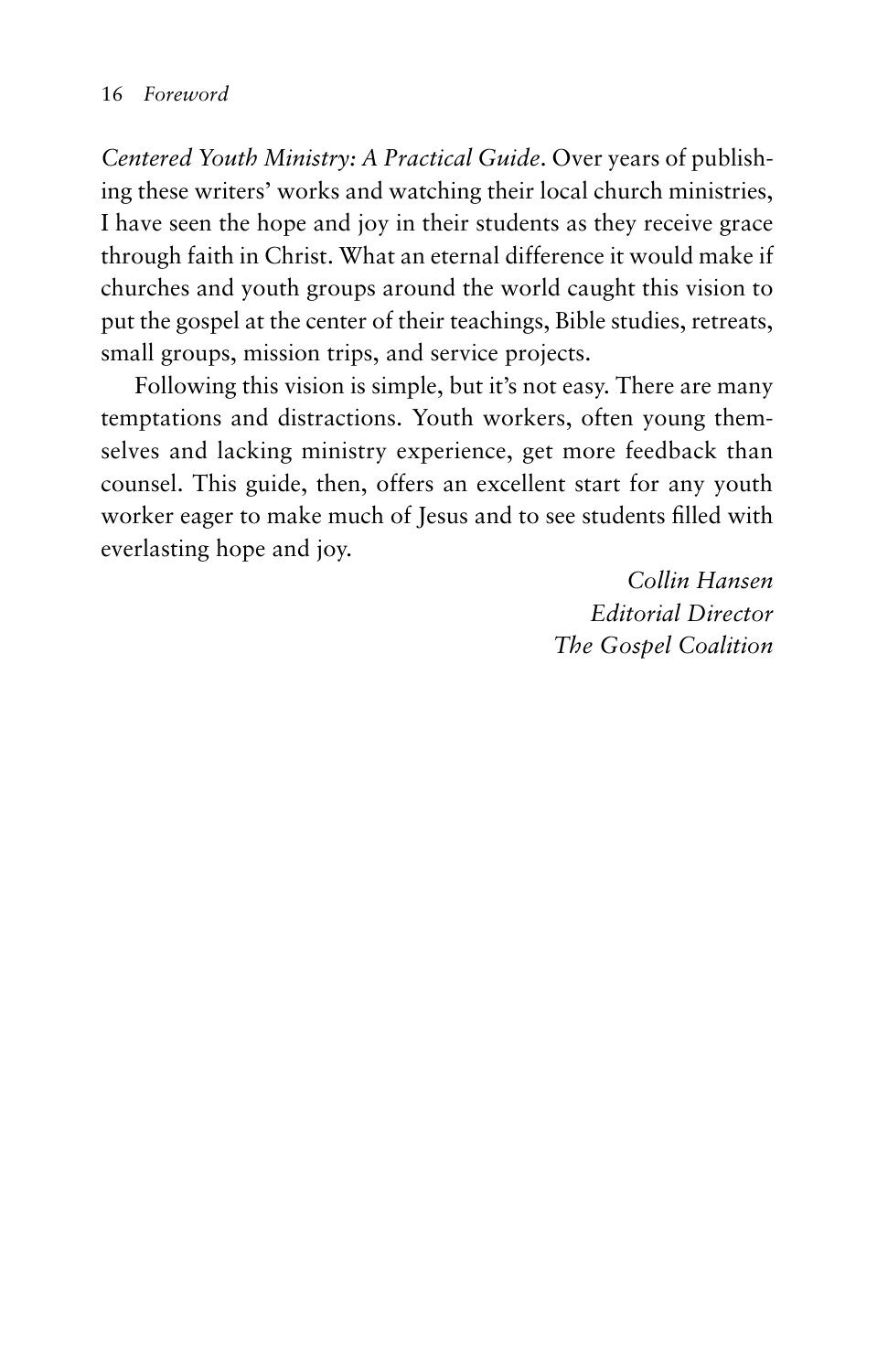### <span id="page-17-0"></span>**[Introduction](#page-9-0)**

Many would say that youth ministry, a relatively young field, concluded its first generation near the turn of the twenty-first century. Experts invested much attention and energy in examining youth ministry's efficacy in forming young disciples with lasting faith. A disturbing dropout rate suggested that churches had failed miserably in their mission with young people.

The second wave of research assessed why the dropout rate among young people soared precipitously. Experts identified problems, including a lack of family involvement and the segregation of students from the multiple generations of the church. No factor appeared more influential, however, than the composite theology of youth ministry, which Christian Smith coined as *moralistic therapeutic deism.*

Smith defined moralist therapeutic deism in this way:

Moralistic Therapeutic Deism is about inculcating a moralistic approach to life. It teaches that central to living a good and happy life is being a good moral person. That means being nice, kind, pleasant, respectful, responsible, at work on selfimprovement, taking care of one's health, and doing one's best to be successful.<sup>1</sup>

One will be challenged to find a more direct antithesis and more powerful answer to this theological trend than the gospel of Jesus

<sup>1</sup>Christian Smith and Melinda Lundquist Denton, *Soul Searching: The Religious and Spiritual Lives of American Teenagers* (Oxford: Oxford University Press, 2009), 163.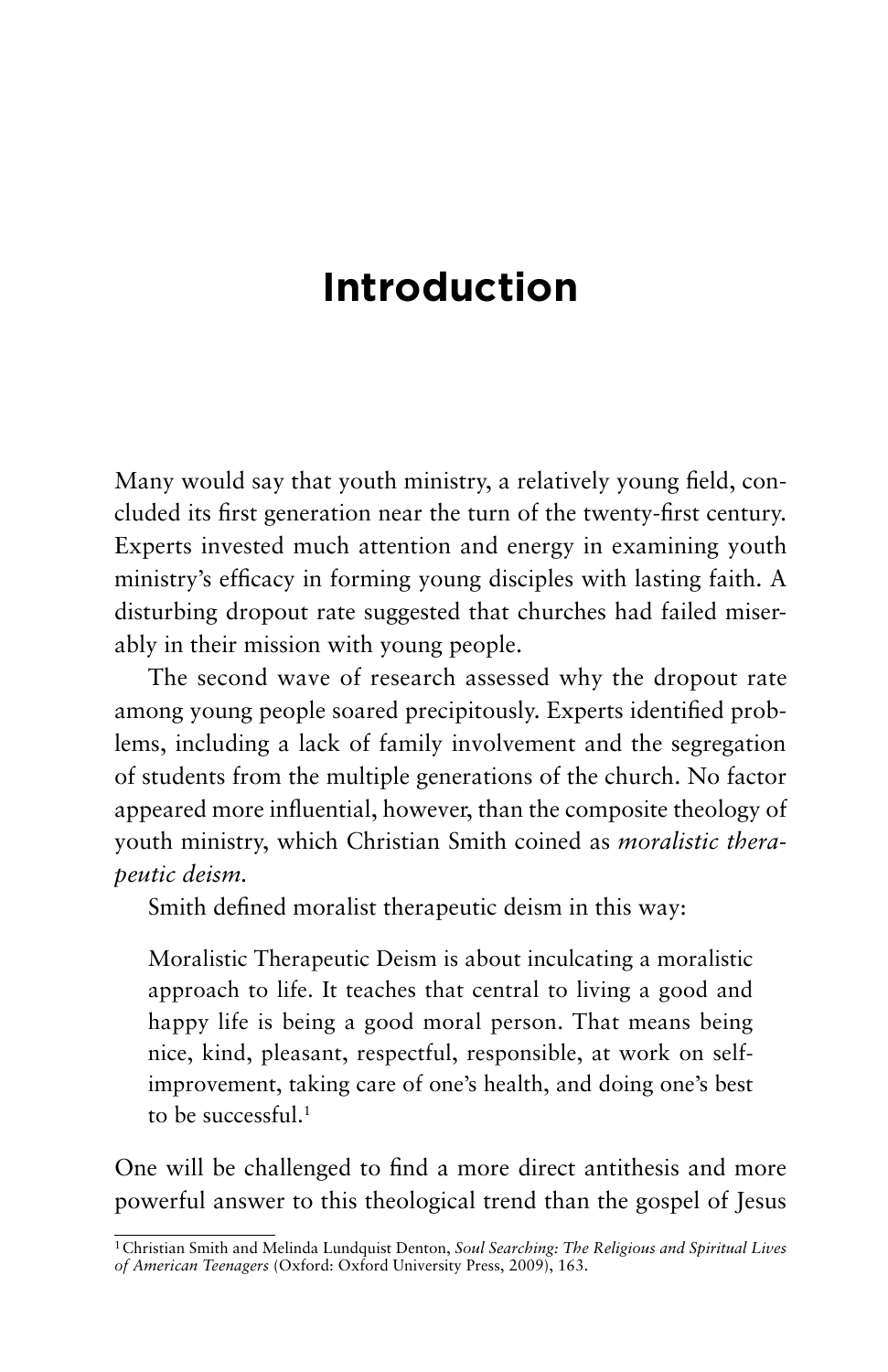Christ. The gospel proclaims what God has done *for* sinners above the moral performance *of* sinners. The gospel offers an inspiring call to live for God's kingdom, as opposed to living a shallow life focused on self-affirmation and self-centeredness. The gospel speaks of a God who is more than a fallback plan; he is a sovereign, living Lord actively involved with his people.

This book champions the gospel as the core of effective youth ministry. It argues that the message and reality of Christ's victory over sin and death should permeate every single facet of ministry to young people.

The theology sounds like a wonderful idea, but at the end of the day, kids will show up for Bible study and retreats, and we need to be prepared to practice the theology. The authors of this book believe that the gospel has practical implications for the way we conduct all areas of youth ministry.

This book lays out how the gospel relates to the major categories of youth ministry. The first section of each chapter provides philosophical and theological grounding for how the gospel informs a specific category of ministry. Then, each author explains how you can practically implement the gospel theology in that specific area of ministry in such a way that will help you both work out of the power of the cross and also explain to students the gospel purpose behind the activities.

We begin this book with what we consider to be the major foundations of effective youth ministry. These seven foundations include:

- 1. Gospel centrality
- 2. Discipleship
- 3. Expository teaching
- 4. Relationships
- 5. Community
- 6. Partnering with parents
- 7. Generational integration

Then we offer guidance on four practical elements of youth ministry, including: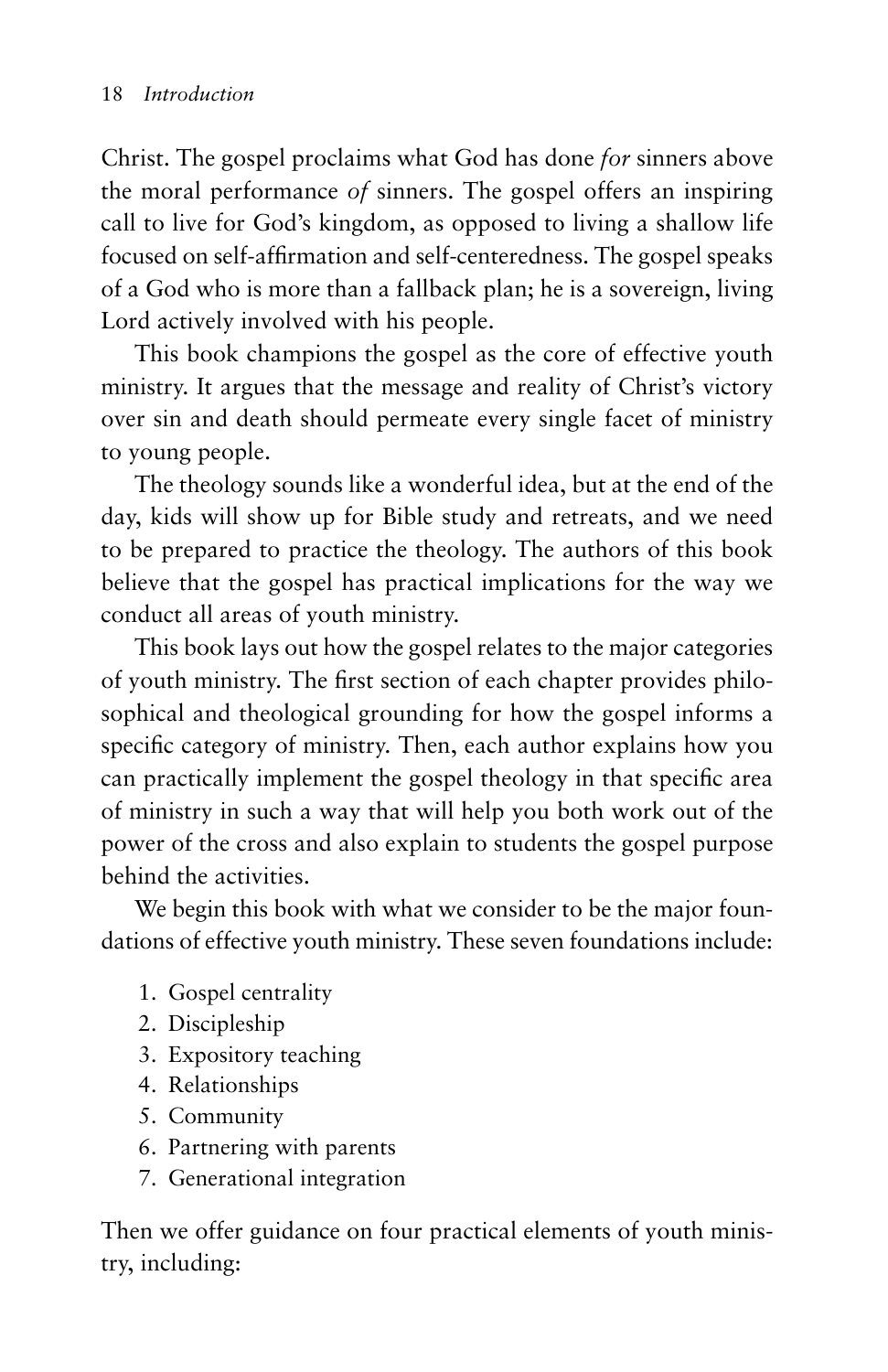- 1. Small-group Bible study
- 2. Volunteer training
- 3. Music
- 4. Retreats and events

Finally, while the first sections focus on our spiritual formation of students, the last chapters discuss the students' role in the redemptive mission of the church. We offer guidance on leading students in

- 1. Evangelism
- 2. Serving the poor
- 3. Short-term missions

Be encouraged: the work you are doing is important! God has placed you in a pivotal position in his church. We hope that these pages will aid you in leading a ministry that fosters lasting change in the lives of your students and brings light to this dark world.

> *Cameron Cole May 2015*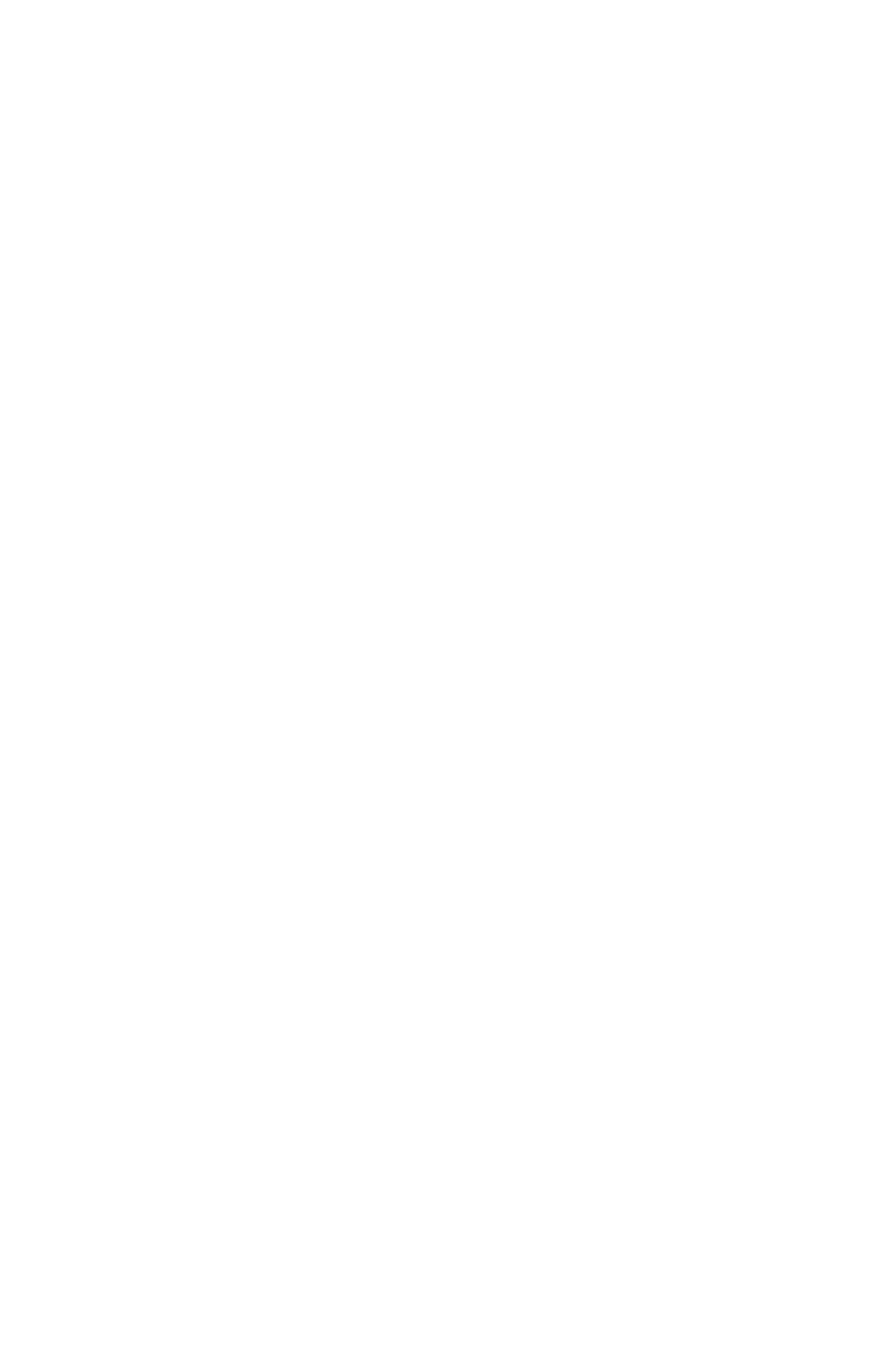Part 1

# **FOUNDATIONS FOR A GOSPEL-CENTERED YOUTH MINISTRY**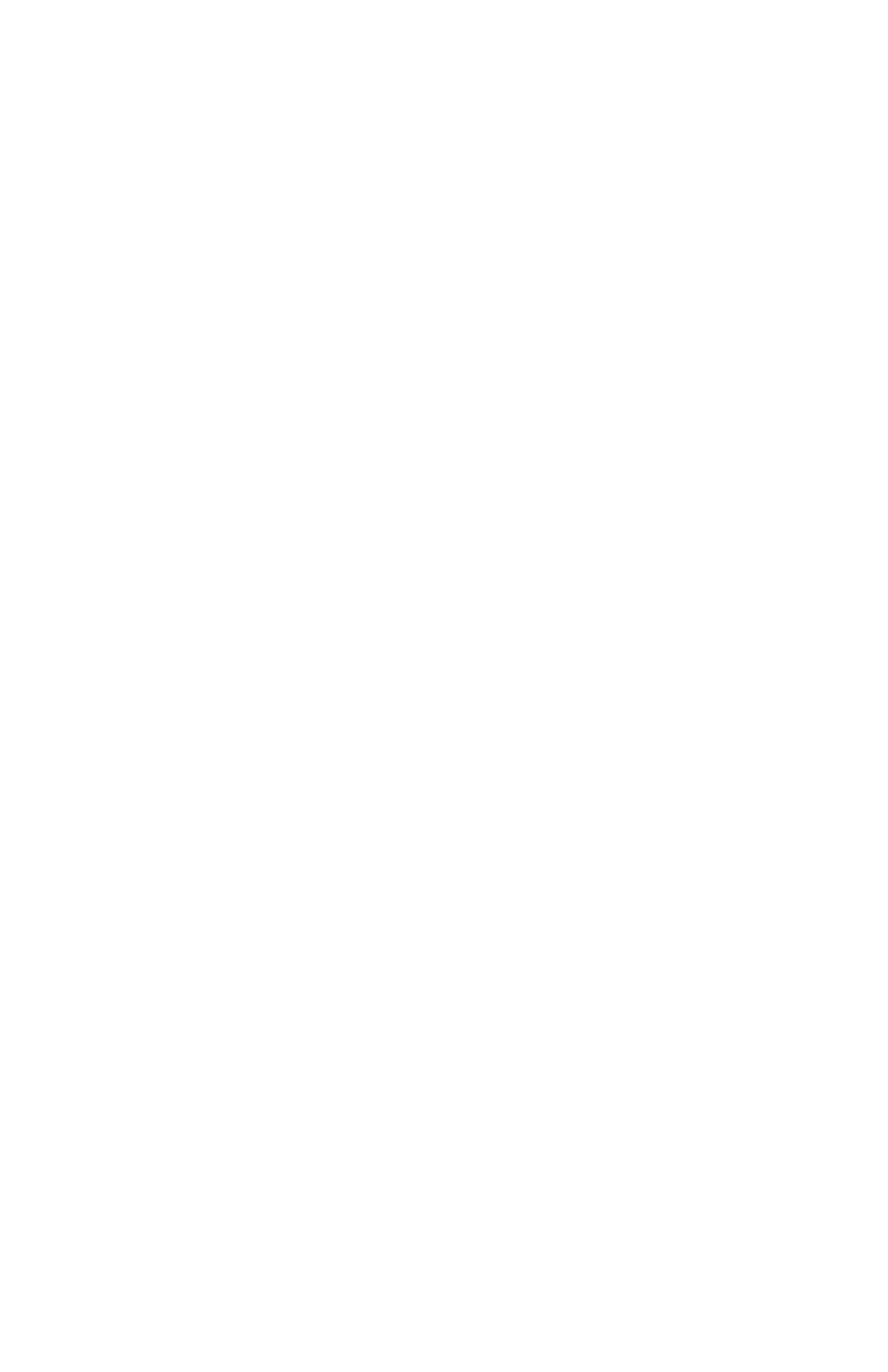<span id="page-23-0"></span>1

## **[The Gospel at the](#page-9-0)  [Heart of All Things](#page-9-0)**

*Youth Ministry Founded in the Gospel*

Cameron Cole

What attracts people to ministry to youth? Why are they in this field? Is it the massive salaries? *Probably not.* Is it the promise of feeling impressive when they tell people at family gatherings or high school reunions about their career path? *Unlikely.* Is it easy hours and strict boundaries between work time and personal life? *Not a chance.*

Youth ministry can be a frustrating field of employment and a challenging volunteer calling. According to various studies, the normal tenure of a youth minister at a local church lasts approximately eighteen months.<sup>1</sup> Ministry to youth attracts a diverse collection of

 $1$ No comprehensive national survey exists but numerous regional or denominational studies consistently reveal an average tenure between 12–18 or 18–24 months.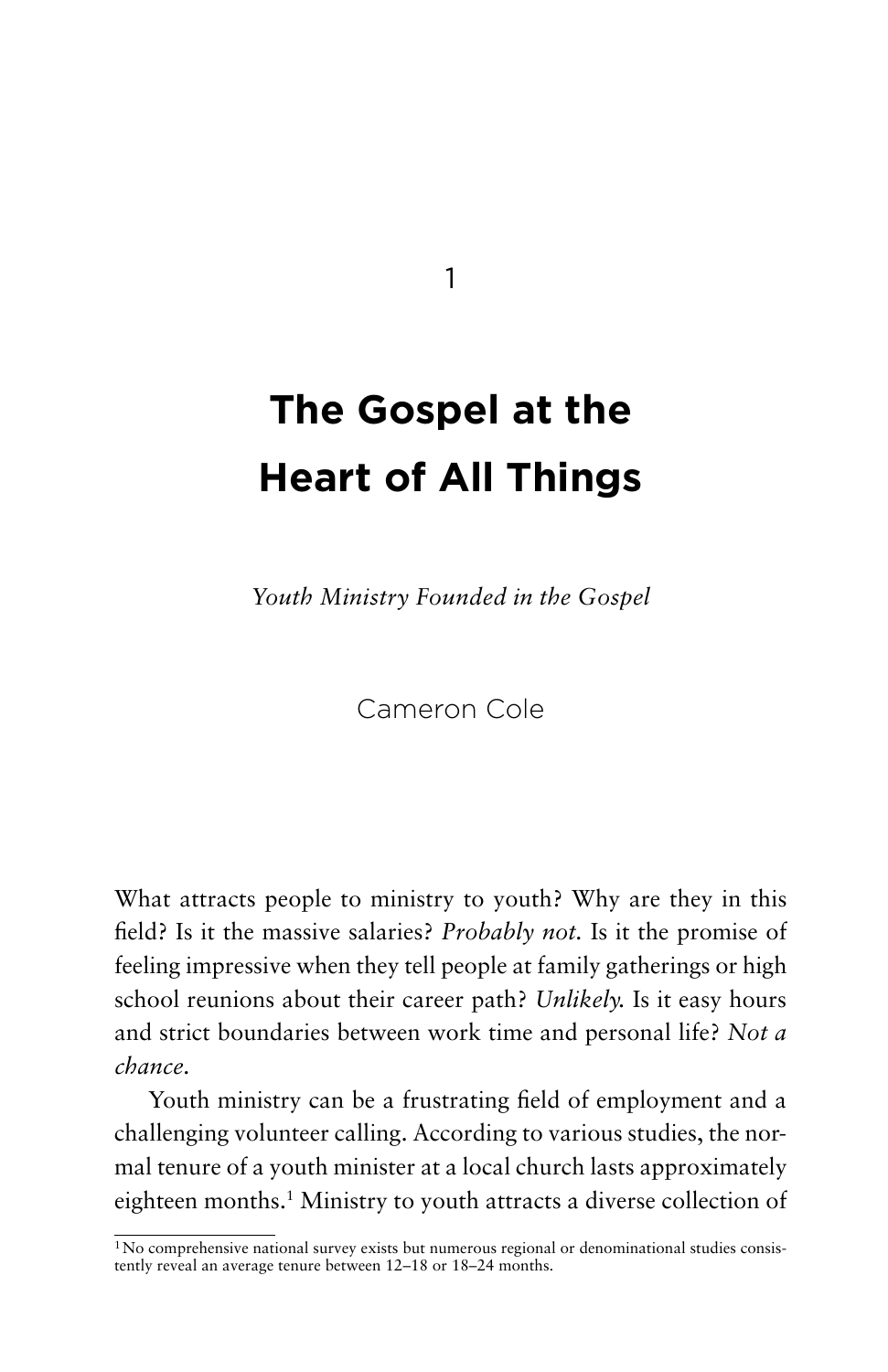people, in terms of personalities and backgrounds, but the motivation behind a person's entry into youth ministry is relatively universal. Certainly, it is not for the money, the status, or the ease. Youth ministers generally work countless hours for third-world pay while often being regarded as adult teenagers. They rarely sleep at night without at least one late-night text from a troubled or overly social teen. Then, after working to the brink of exhaustion much of the time, they field questions from parishioners like, "When you grow up, what do you think you want to do with your life?"

Given the lack of glory associated with ministry to youth and the personal emotional and physical cost of serving youth, a person who stays in the field—either as a volunteer or paid staff member must see something extraordinarily precious that outweighs every difficulty. Two themes drive our mission and passion for ministry to youth:

We long to see God heal, redeem, and free young people as they trust Jesus personally, and we long to see God birth something beautiful and redemptive in this broken world through their lives as they bear witness to their Savior.

Any person living in relationship with teenagers aches at the commonplace sufferings and intermittent traumas these young people endure. Witnessing the awkward, insecure, acne phases of middle school and the failed fashion experiments of high school makes me cringe. Seeing kids screaming for attention through provocative tweets and Facebook messages breaks my heart. Knowing the loneliness and alienation that comes in these years of self-doubt, religious questioning, and parental conflict causes me to lament. Yet these are the common experiences of almost every teen.

When I consider their exposure to divorce, pornography, drugs, alcohol, death, suicide, and violence, I long for the second coming of Jesus Christ. When I see the world in which these kids live, I begin to say to myself, *They're only children; this is just too much*. When I witness the suffering of teenagers, my passion for youth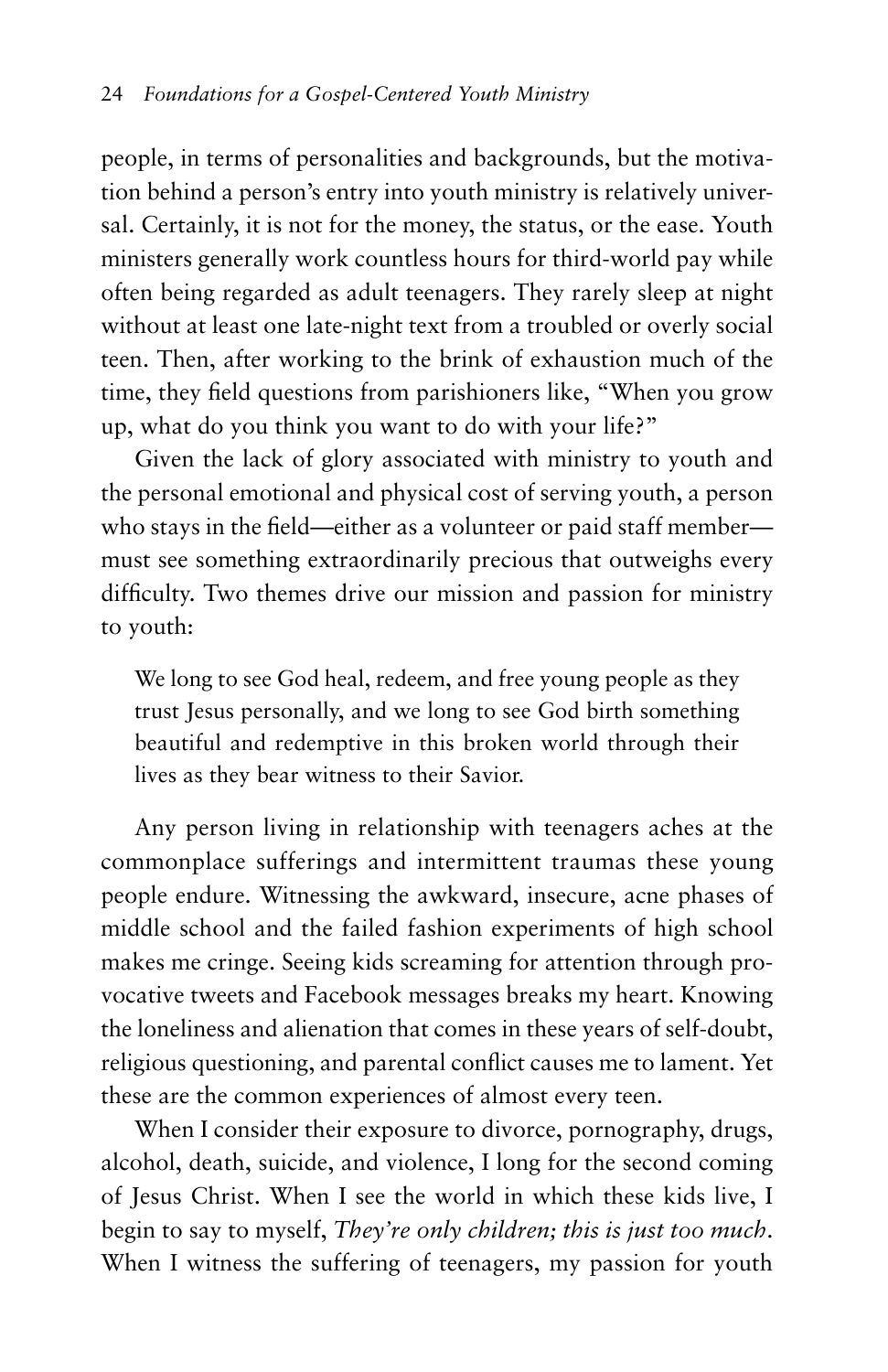ministry explodes because I want their hearts healed. I want them to have hope. My commitment to youth ministry ignites because I know that news of what Jesus has done through his life, death, and resurrection contains the power to set them free. I know that God can bring them alive through faith in his Son.

Furthermore, when I see the world into which these children are headed, I long for redemption. I lament over the widespread addiction, broken sexuality, pervasive corruption, normalized selfabsorption, flagrant injustice, unapologetic materialism, chronic depression, and utter despair. While the temptation arises to wallow in hopelessness and accept the status quo, I know that God intends to bring hope to those on earth through the activity of the Holy Spirit in the lives of his followers. The kids to whom I minister can be witnesses to God's redemption, sources of light, and agents of justice in a fallen, dark, desperate, crooked world. I want them to be people of the kingdom during their time in my ministry and every day after they leave the fold and enter the world. When I remember that, as a minister to youth, I am sitting in the most pivotal, influential position in the world to promote this global movement, I can be nothing but inspired. It's energizing to think of all God can do in the life of a person who lives for Christ and the kingdom from high school and on into college, marriage, family, and career.

I want this work of healing in young people's hearts and this passion for God's redemption in Christ to continue for the rest of their lives. I'm not looking for this to be the "Jesus phase" that they look back on as "cute" or "fun" when they enter their thirties. What a heartbreaking waste of time that would be! While I realize that not all the kids in my ministry will surrender their lives to Christ, I long for the currents of God's work in the kids to flow when they are eighteen, twenty-eight, and seventy-eight.

Given that youth ministry focuses on *lasting redemption*, what catalyzes transformation in the lives of teenagers? Is it close friendships, fun games, moral training, positive role models, community service, or uplifting music? Not really. *Perhaps the most important*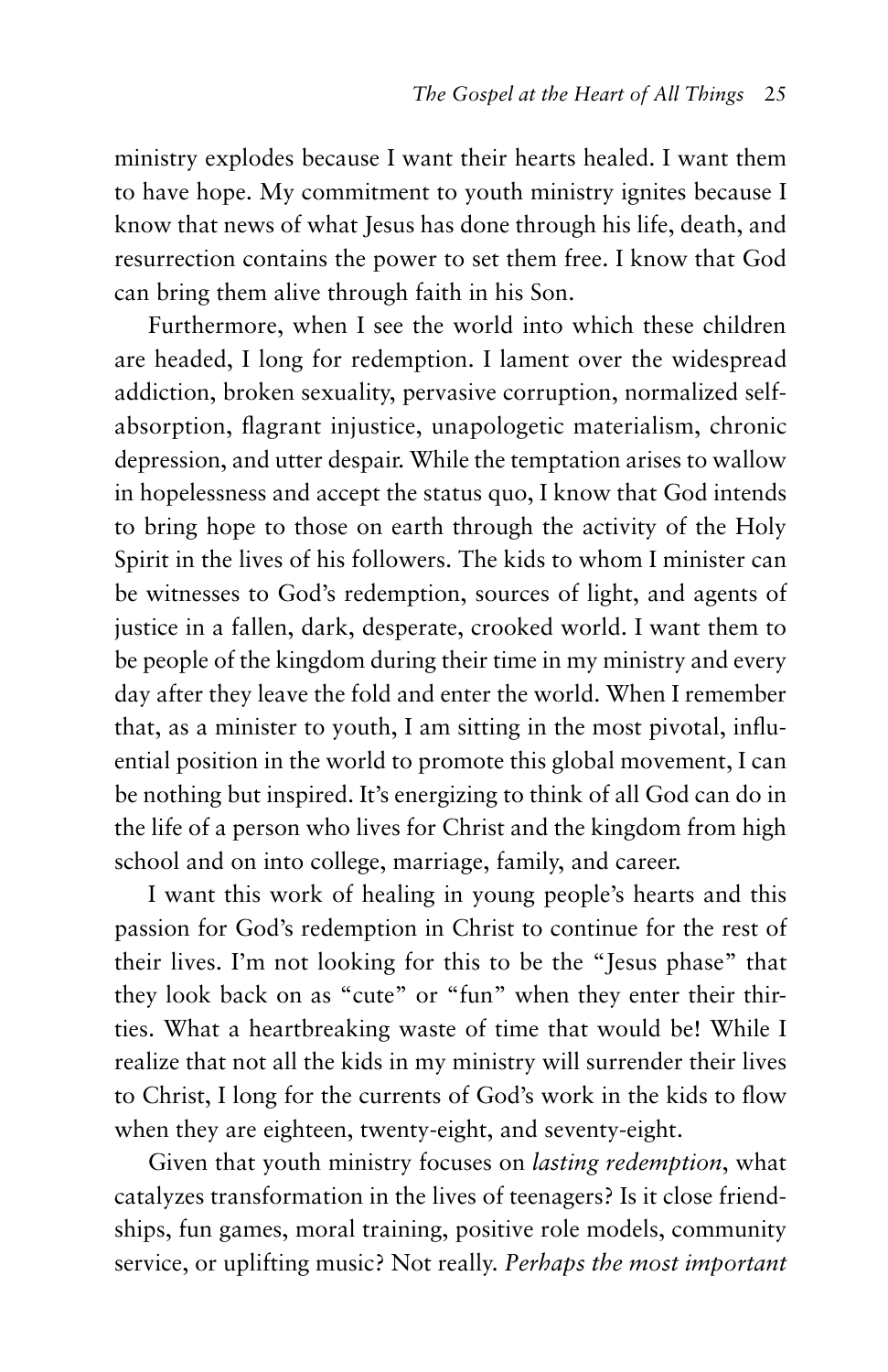*thing a person ministering to youth can possess is an accurate appraisal of the fundamental problem in both people and the world and a clear understanding of the way God can restore them both.*

#### The Problem and the Solution

My most influential mentor in my early years of serving in youth ministry impressed upon me an important maxim: "Theology drives methodology." This is a jargon-filled way of saying that what you do in ministry reflects what you believe.

Perhaps critics of youth ministry have used too much hyperbole and generalization in characterizing the practice of youth ministry. Stereotypically, the practice of youth ministry included entertaining events, lessons on moral behavior, an emphasis on good spiritual habits, and efforts to inspire students toward deeper commitments to God in the context of a group of friends. In playful terms, youth ministry is dodgeball, abstinence, and pep rallies with your buddies in the name of God. While this description is an exaggeration, some truth lies beneath the stereotype. (If you're starting to roll your eyes and say, "Not this again!" . . . stay with me. There is extremely good news coming.)

Traditionally, youth ministry methodology demonstrated a specific theology about kids' biggest problem. It suggested that kids lack both proper knowledge about moral Christian living and sufficient motivation to adhere to the standards. The kids would do right if they just knew how to obey God, and if they had consistent reinforcement to "be good Christians." Therefore, youth ministries functioned to educate students on Christian behavior and exhort kids to live for God. This belief may have manifested itself practically through frequent messages centered on behavior, worship designed to generate emotional responses, and exhortations for increased effort in the pursuit of moral Christian living.

Presently, I think youth ministries are moving away from these methods. Due to the volumes of research suggesting that the moralistic, emotional, entertaining approach to youth ministry has had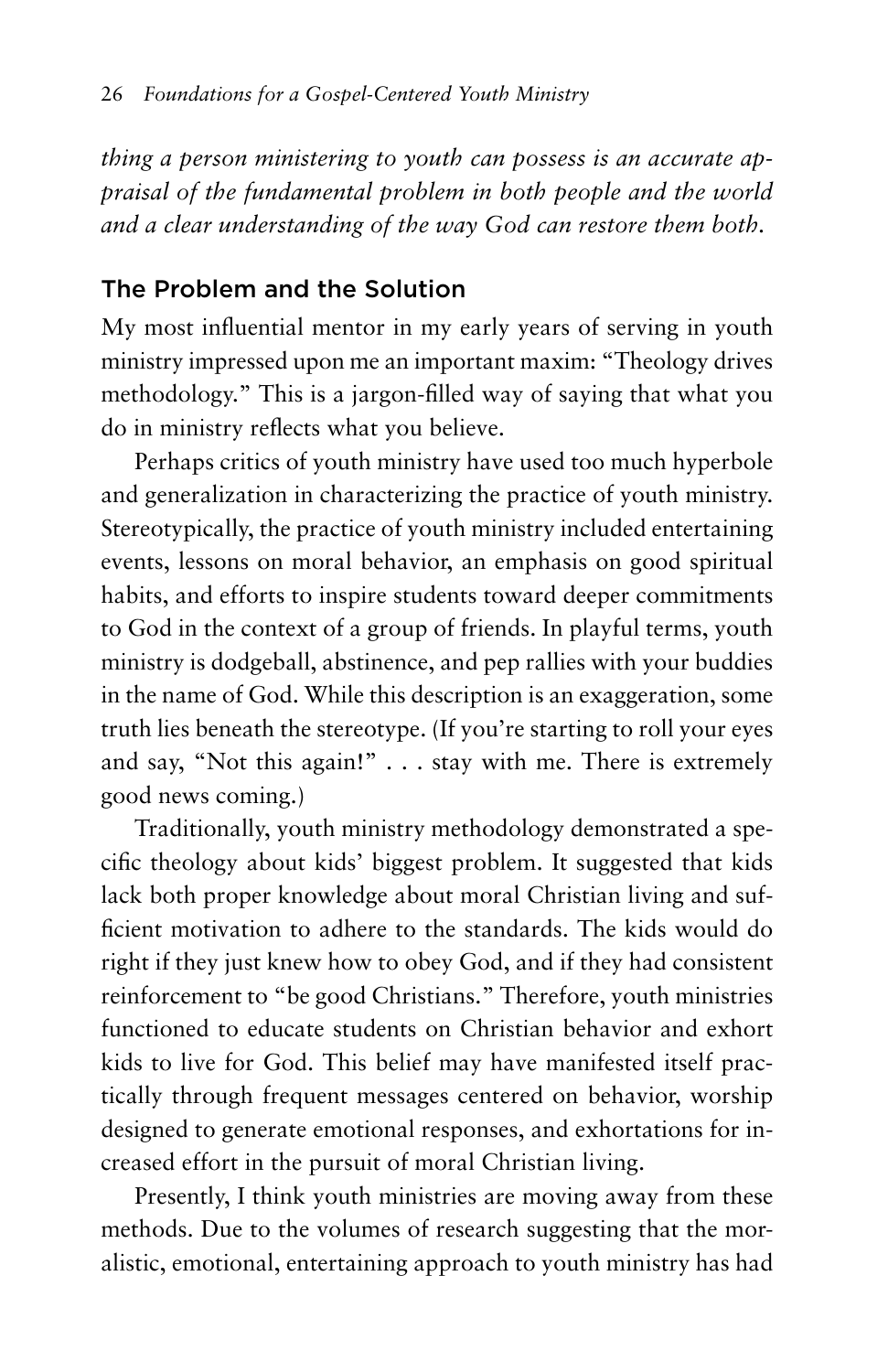little to no efficacy in creating lasting followers of Jesus, many youth pastors have put the dry ice machine in the church attic and toned down the underage drinking speeches. Still, I am not confident that youth ministry as a whole has identified the substance of what God uses to change lives.

The kids of today have the exact same problem as their greatgreat-great-great-great-grandparents, Adam and Eve. Humanity has not fundamentally changed since the days of the garden of Eden. Any person ministering to youth can understand the three fundamental issues underlying every teenager's problem with an investigation of Genesis 3. There we find the record of Adam and Eve eating from the tree of knowledge of good and evil, in disobedience to God's word. Let's think together about this account for a few moments.

#### Problem 1: Source of Truth

Teenagers lack an accurate understanding of the source of truth. The Serpent's initial act of deceit in Genesis 3:1 comes when he asks, "Did God *actually say*, 'You shall not eat of any tree in the garden'?" God had spoken clearly to Adam and Eve in Genesis 2:17, telling them that eating the fruit of the tree of the knowledge of good and evil will result in death. Eve even acknowledges this. Their downfall begins, however, with this statement in Genesis 3:6: "When the woman saw that the tree was good for food, and that it was a delight *to the eyes*." Eve shifts from operating under the authority of what God verbally had revealed to her and now uses her own senses and judgment for her view of morality, herself, and God.

Many times, teenagers express hesitation about God based on the suffering they see in the world. They frequently question his goodness based on disappointments they have experienced in their lives. They often open statements about moral convictions with "I think" and "I feel." Like every other human being, they naturally derive their views on truth through their own experiences and ob-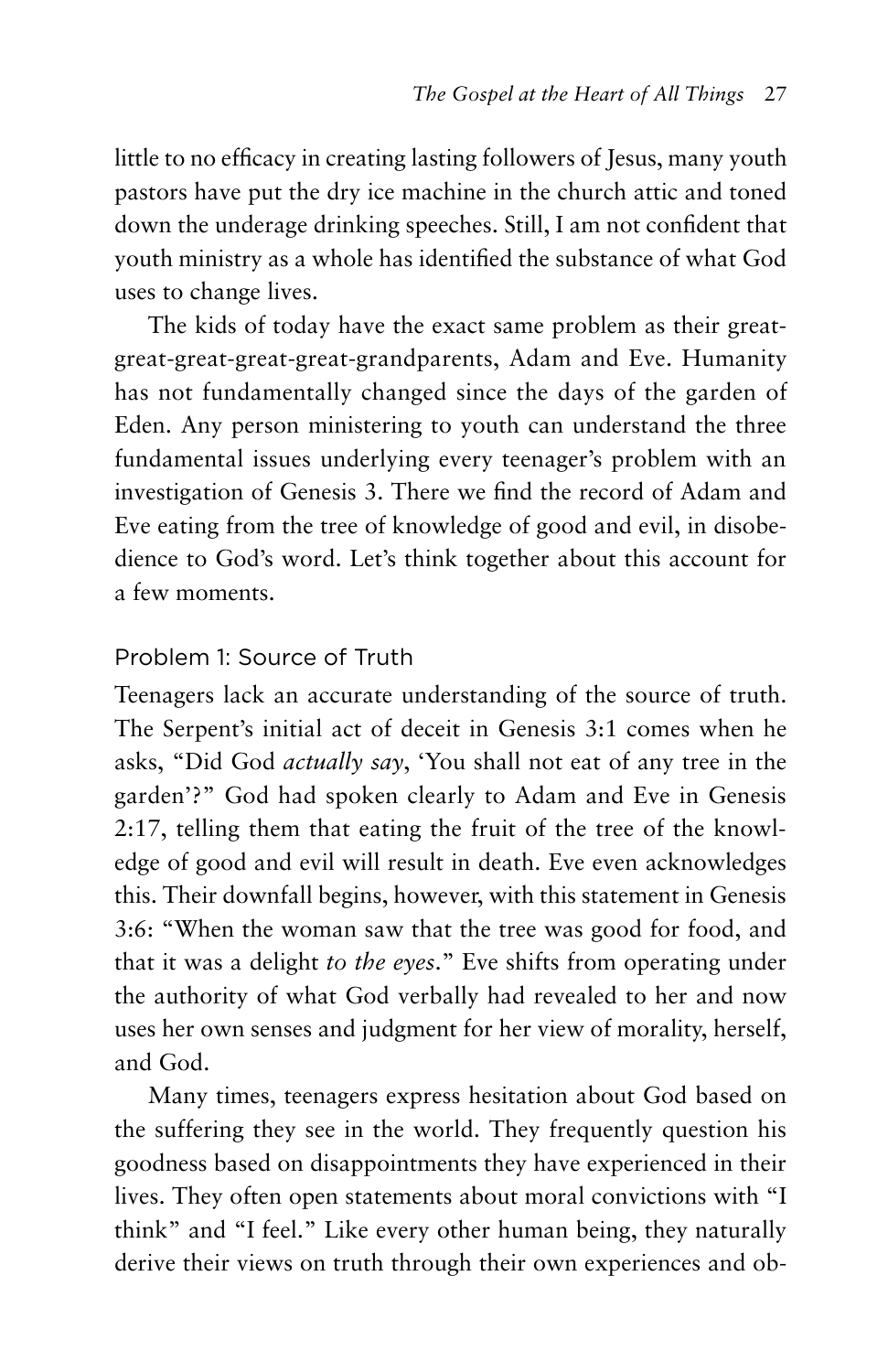servations. Rarely would a person confidently consider God good and just if they based their views on their own experience, given the normal pains in life and evils in the world. Would any teenager abstain from sex until marriage if left to his or her own rationality?

The first part of the solution to this fundamental problem involves pointing students to the authoritative sources, Jesus and the Bible, which accurately represent God, man, and truth. Youth ministry hoping to make lasting change needs to constantly hold Jesus up "as the image of the invisible God" (Col. 1:15). Christ-centered ministry moves students toward embracing the goodness and holiness of God. Furthermore, effective ministry bases its lessons and teachings on Scripture. It moves students toward a worldview grounded in the truth God has revealed in the Bible.

#### Problem 2: View of Self

The second problem plaguing all teens is a false view of self. The Serpent sold Adam and Eve the lie that they could "be like God" (Gen. 3:5). After eating from the tree, the first couple demonstrated this distorted belief through their actions, which screamed independence. First, when they realize they have sinned and created damage, the wounded couple takes matters into their own hands by crafting leaves to cover their shame (Gen. 3:7). They did not believe that they needed God; they could handle this problem on their own. Then, when God confronted them about their misdeed, Adam and Eve both shifted blame. Adam says, "That woman made me do it," and Eve, "It's the serpent's fault" (see Gen. 3:11–13). They behaved as if they were above accountability and did not have to answer to God.

The view of the human condition depicted in Scripture is not a pretty picture. Jesus himself referred to his disciples—the cream of the Christian crop—as "evil" in Matthew 7:11. Christ told Nicodemus in John 3:19 that, "people loved the darkness rather than the light because their works were evil." In Romans, Paul said that all "have sinned and fall short of the glory of God" (Rom. 3:23). The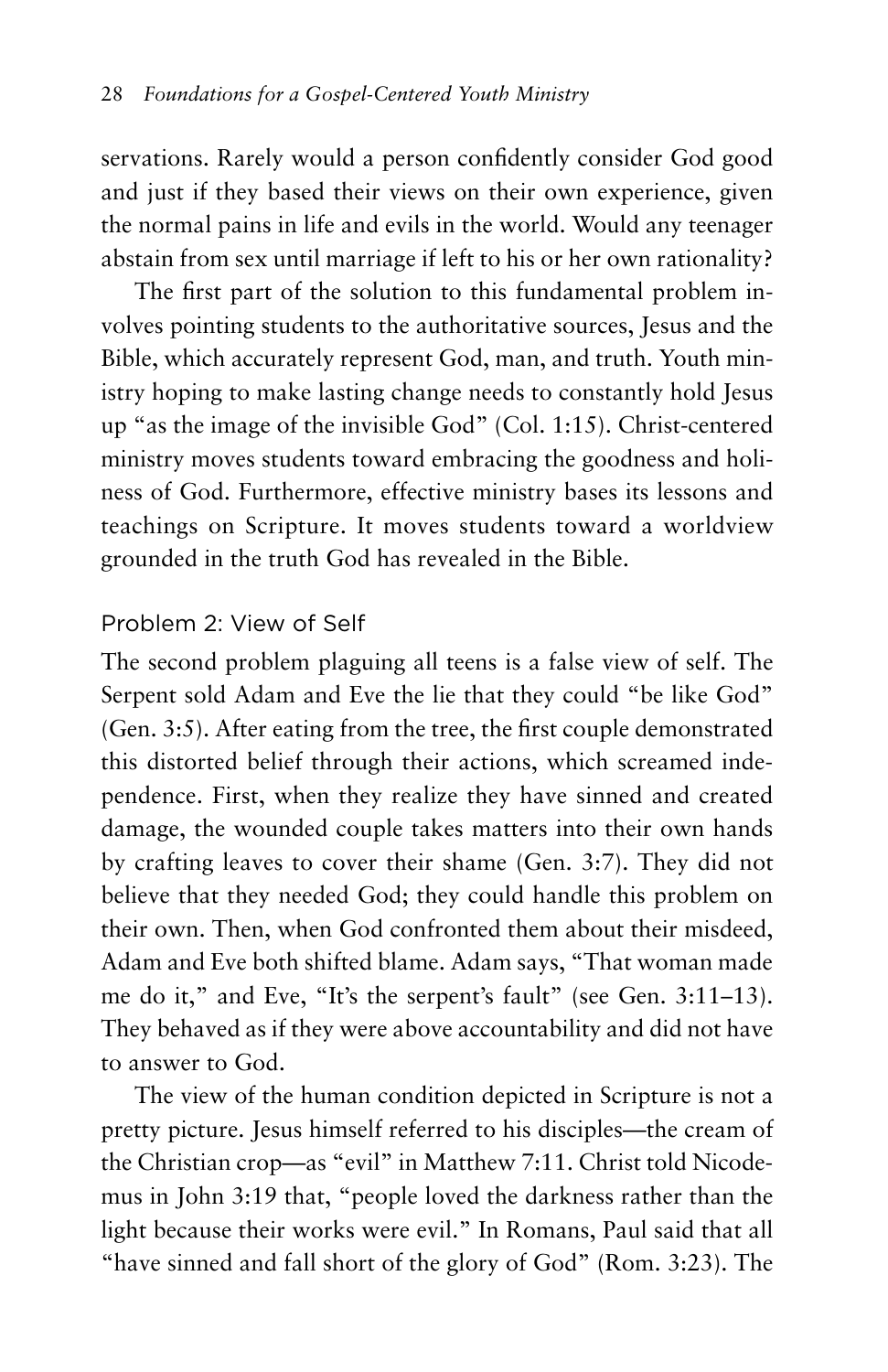prophet Jeremiah took it to another level, saying that "The heart is deceitful above all things, and desperately sick; who can understand it?" (Jer. 17:9). Wow! This is brutal news.

Before things become too depressing, we must remember that human depravity, although deep, has simple roots: humans think they can be God. Teenagers, like all people, naturally believe they can live their lives, independent of God and without his help. Effective youth ministry does not need to beat teenagers over the head about their "wickedness." It simply needs to inform and remind students that they are made to live in a dependent relationship with God, and that they naturally defy this need. It must help them understand that all of their sin originates from attempting to be the lord in their own lives, rather than allowing Jesus to be their King. But let's be frank: sugarcoating the reality of human sin is a major disservice to kids. It's like telling a person diagnosed with cancer that it is only a cold.

#### Problem 3: View of God

Finally, the third issue plaguing all teens is a false view of God. The Serpent created seeds of doubt in Adam and Eve when he told them that God was lying—they would not surely die by eating from the tree (Gen. 3:4). Then he led them to believe that God was holding out on them, because he knew that they would be "like God" if they ate the fruit (Gen. 3:5). The Serpent portrayed God as a liar who withholds goodness from his children. Adam and Eve took the bait and ate from the tree. After their fatal deed, they demonstrated their new theology in the way they reacted to God's entrance into the garden. What did they do? They ran and hid, and then they lied. Their behavior exhibited their belief that God was one who would not forgive and whom they could not trust. God was bad according to this new "theology."

Perhaps the most important element of effective youth ministry, then, is proclaiming the goodness and love of God. No teenager will entrust his or her life to a person they cannot trust. However,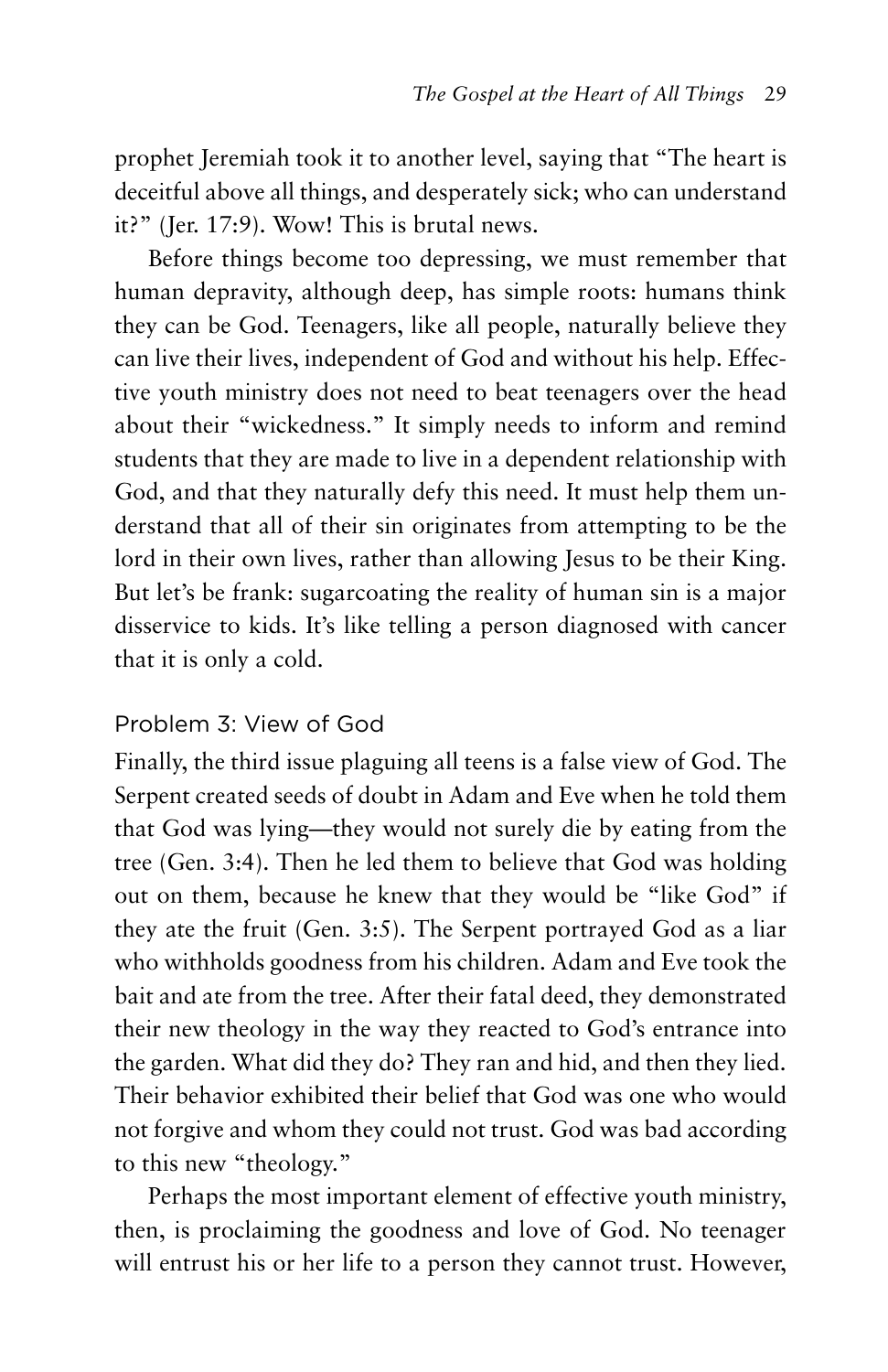who can resist trusting and knowing the *true* God of the Bible? He is "slow to anger and . . . forgiving" (Num. 14:18). He "waits to be gracious . . . and therefore he exalts himself to show mercy" (Isa. 30:18). His works are perfect and he is without flaw (Deut. 32:4). God is the One who teenagers can cast their cares upon because he cares for each one of them (1 Pet. 5:7). Knowing the true character of God heals the teenage heart, as young people see his love poured out at the cross of Jesus.

The problem of every teenager runs incredibly deep. The false beliefs that underlie their sin and suffering are deeply ingrained in their hearts from birth. Thinking that morals and motivational speeches will fix this problem is like believing a Band-Aid will heal a broken leg or that aspirin will cure cancer. Teenagers need a total overhaul of their belief systems. Above all, teenagers, like every person, need God to rescue, revive, and re-create them, as they repent of sin and entrust their lives to Jesus as Savior and Lord.

#### The Change Agent

Youth ministry seeking lasting changes must flow out of the theology of the cross. The cross presents a picture of a just, loving, and revealed God. Jesus Christ, God in human flesh, bears the full punishment for the sins of God's people in their place, in order to bring salvation.

God does not remain hidden. He exposes himself fully in the crucified Christ, whom we learn of through his Word, the Bible. He reveals himself as one in love with his people in his incarnation and through the holy inspired Word.

The cross tells honestly the depth of man's problem with sin. Man's sin issue is so deep that God himself would have to leave heaven, endure torture on a cross, and experience eternal judgment to fix it. That's not a skinned-knee-level problem; that's an issue of epic proportions. It is a problem only fixed by the power of God, not by the best efforts of people.

Finally, the cross sings the song of the immeasurable love of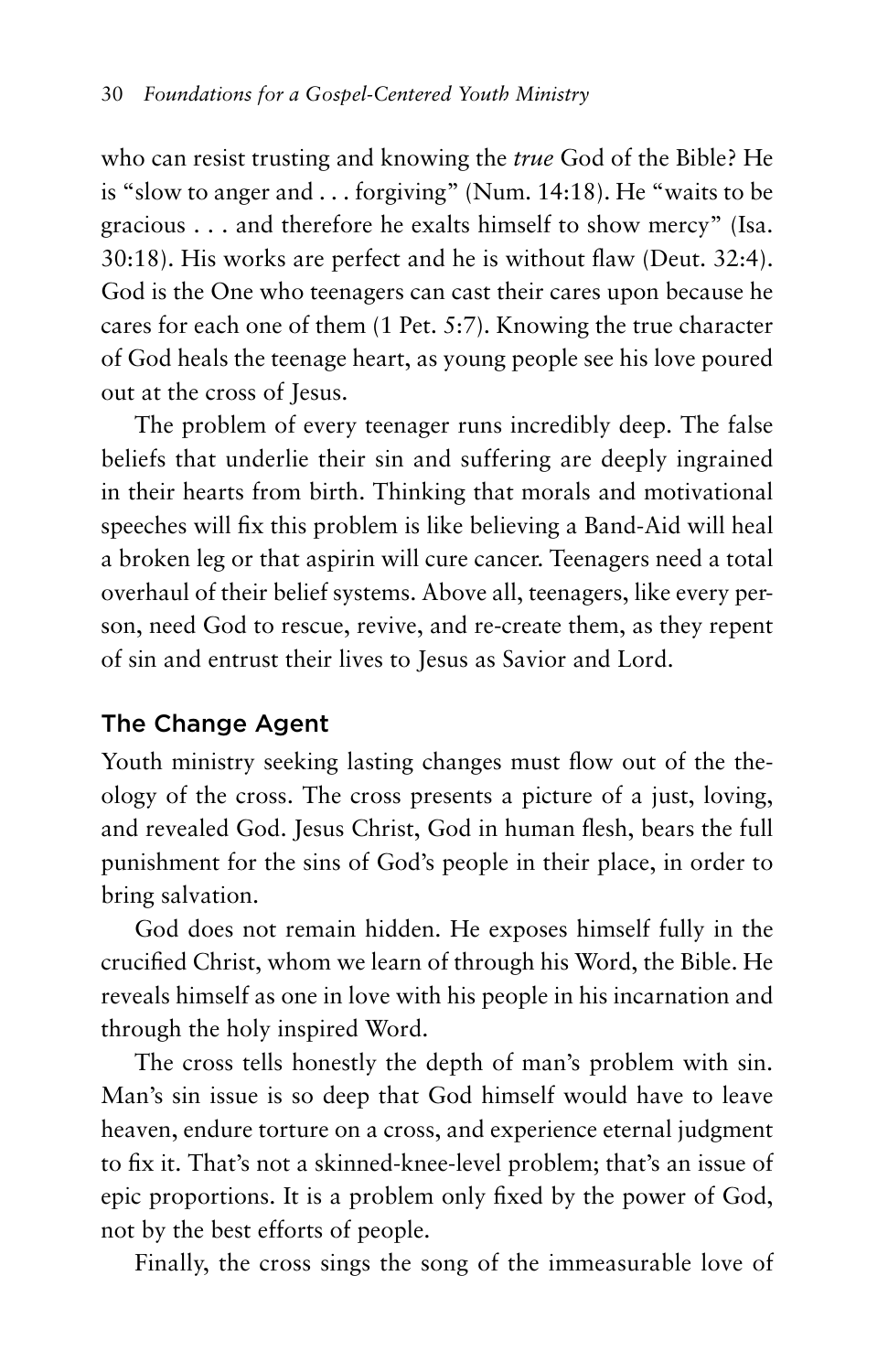God. His love for man is so great and passionate that he, in fact, would leave paradise to endure such suffering for his beloved people. He would take on hell to rescue his people from it. The cross is the most passionate, determined love story of all time.

This theology of the cross captures what Christians refer to as the gospel. In Greek, *gospel* means "good news" and, in the original cultural context, often referred to a comforting announcement of victory in either battle or politics. While many people define the gospel in various ways, these definitions generally revolve around God's victory over sin and death in the life, death, and resurrection of Jesus. This victory not only redeems sinful people who put their faith in Jesus, but it also extends to God's broader work of restoring the fallen world through the Holy Spirit—a restoration that one day will be completed in God's creation of a new heaven and new earth.

The reason the authors of this book consider gospel centrality so critical to youth ministry is that it addresses the heart of students—their true problems and their greatest eternal potential. Rules, motivational speeches, fun, and friends have no power to heal hearts and revive lives like the good news of Christ's completed work. When we take ministry back to the gospel, we are connecting students with the power of Jesus's cross and resurrection. God can accomplish the purpose of ministry to youth (*lasting change*) through the gospel as they believe in Jesus and follow him forever.

Given that this book focuses on connecting all facets of youth ministry to the gospel, I want to conclude this chapter by sharing personal stories that shed light on the practical implications of the gospel and express some of the passion fueling these pages. Too often "gospel people" (myself included) use the term flippantly without describing its concrete applications in life and ministry. Furthermore, we fail to define what aspects of the gospel we are referring to when discussing it.

In these final three sections of the chapter, I describe three aspects related to the gospel: (1) the gospel and salvation, (2) the gospel and grace, and (3) the gospel and redemption. I have seen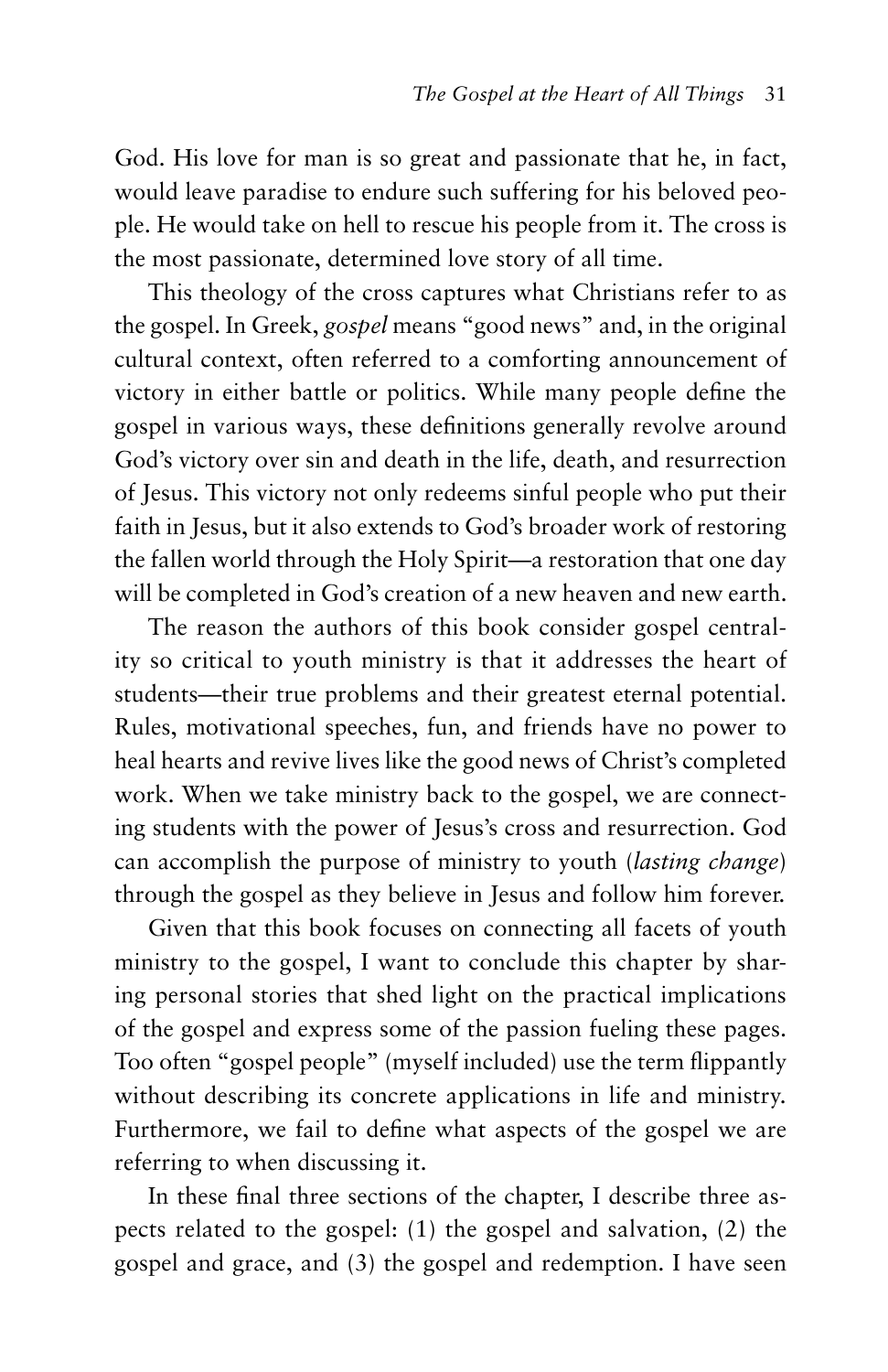God redeem, heal, free, inspire, and comfort me through the gospel. He has brought life and fruit to my ministry that I never thought possible. I hope these stories and explanations will encourage and awaken readers to the rich possibilities of what God can do through the gospel, in a way that will breed hope, faith, and worship to Jesus.

#### The Gospel and Salvation

While my passion for sharing the gospel began at a Disciple Now weekend at First Baptist Church of Birmingham in January 1993, it climaxed in a children's hospital resuscitation room on November 11, 2013. On that morning, my wife called me in utter panic to share the horror that our three-year-old son, Cam, had stopped breathing and had no pulse when she checked on him in his bed that morning. I raced from a youth campout to a children's hospital in time for the doctors to tell us they had exhausted all efforts: our baby boy was dead.

As we went to the resuscitation room to see our son for the last time, my wife, Lauren, and I recalled our conversation with Cam the previous afternoon. Cam told us that he wanted to go "visit" Jesus, and he suggested that we hop in the car. We explained to Cam that Jesus was with us now in the Holy Spirit and that we would see Jesus face-to-face when God called us to heaven. He, with a supernatural focus in his eyes, then asked, "Will I see Adam and Eve in heaven?" (Pretty impressive for a three-year-old.) Lauren and I discussed and told Cam that, indeed, God appeared to forgive Adam and Eve's sin in Genesis 3. Cam replied, "I'm not going to eat that apple. I not eat from that tree." I told Cam that everyone "eats from the tree" and disobeys God; that's why Jesus came. Cam ended this conversation by saying, "Jesus died on cross, Jesus died my sins." The next morning, Cam passed into God's kingdom.

While the pain of losing a child is inconceivable, what an incredible comfort my wife and I have in knowing that our son professed faith in Jesus and his work on the cross—the day before his death.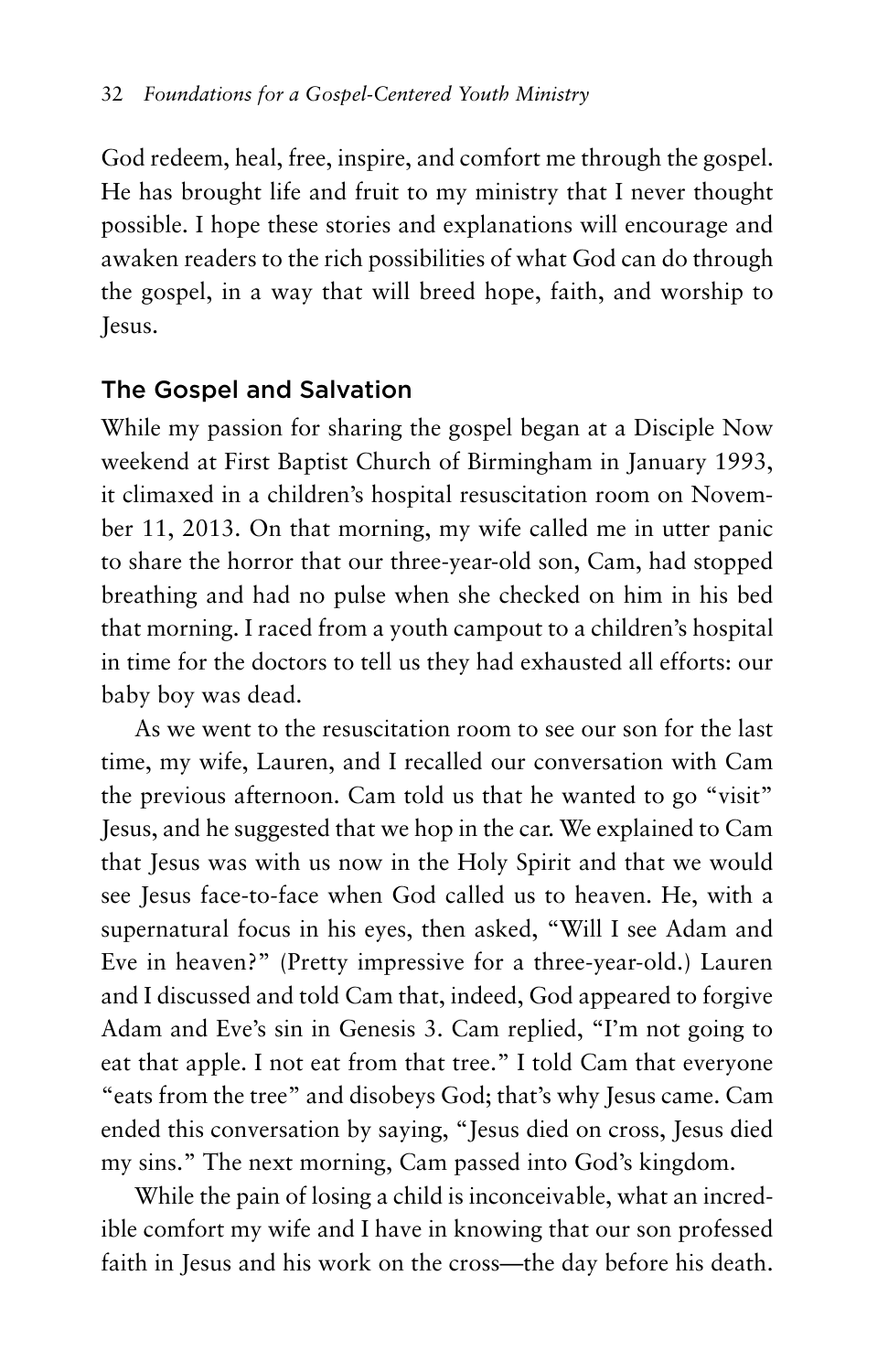My wife and I can live with the certain hope of our reunion with Cam in heaven. While I have had a passion for proclamation of the gospel of salvation since the seventh grade, never has its beauty and power been so real or palpable as the day we said good-bye to Cam.

In discussing the gospel of salvation, I refer to the message that God sent Jesus into the world to live perfectly and die on a cross for sinners, and rise again for their eternal life, in order that those who receive Christ by faith may live eternally in heaven with God. The gospel of salvation points to the historic, complete, atoning work of Jesus and the mandate to spread this word of good news.

The proclamation of the gospel of salvation constitutes one of the most pivotal functions of youth ministry. So often in youth ministry, we can become enchanted with good, but not ultimate, matters. Missional living, social justice, and Christian community all represent wonderful things that I desire students in my ministry to embrace. At the same time, we never should neglect the essential duty and blessed opportunity of making students aware of their need for salvation and offering Jesus as the certain comfort and solution to the only A-list problem life presents: What will happen to people when they die?

When we approach ministry to youth with this biblical clarity, the stakes are raised and our vocation takes on substantial meaning. Our work involves the eternal condition of the souls of the precious students whom God has shared with us. Regardless of the impression society may have of a youth minister, we know that we engage in serious business each day. We may visit amusement parks, play lots of Frisbee, and send thousands of texts per month, but do not be mistaken: when a youth worker or volunteer focuses on the gospel of salvation, his or her time addresses the single most critical matter in any person's life.

Ministry to youth with the gospel at the center means we frequently take the opportunity to proclaim the good news of salvation through Christ. We pray fervently that the Holy Spirit will work in the hearts of our students. We equip volunteer leaders and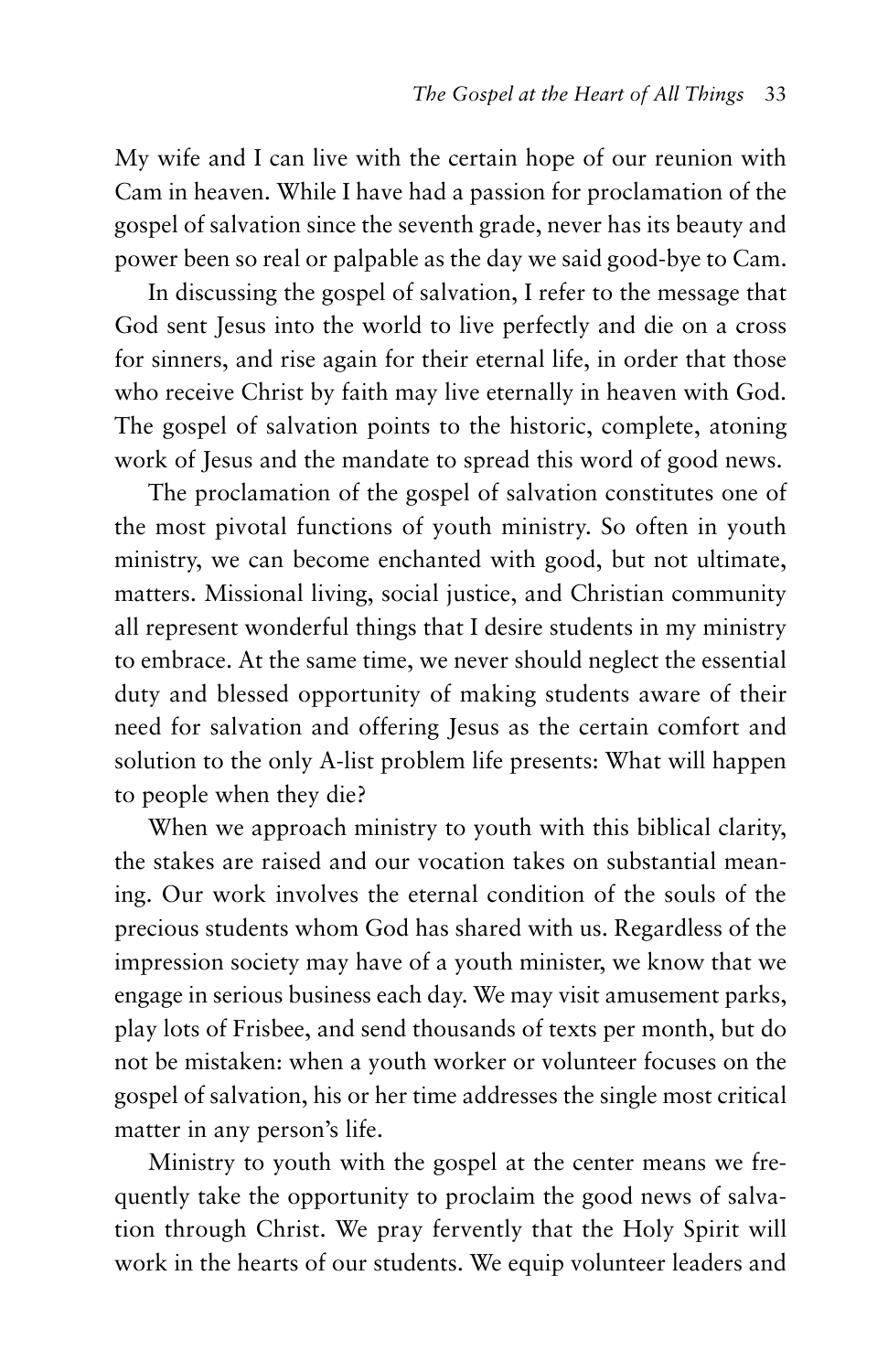students to share the gospel in their world. We go out into the world—including our cities and foreign lands—and proclaim Christ by word and deed.

#### The Gospel and Grace

While I finished high school with a developed theology for the gospel of salvation, I had no concept of the gospel of grace. My general theology revolved around accepting Jesus for salvation, sharing Christ with others, and then trying really, really hard for God out of my own strength, using Jesus as my role model. In fact, even though I started following Jesus in the third grade, I had to look up the definition of "grace" in a dictionary, while writing a paper during my third year of college at Wake Forest.<sup>2</sup>

My personal theology translated into a life of performance—an exhausting treadmill. As a senior in high school, I took five AP classes, taught myself an additional AP course, attended eight swim practices per week, wrote for the newspaper staff, served on the state board of the Key Club, and held offices as vice president of the student body and vice president of the Honor Society. College was no different. I finished Wake Forest (often referred to as "Work Forest") as a double major in three years, while starting a de facto nonprofit. I completed a master's degree during my fourth year.

No one would be surprised to discover that this exhausting pace wreaked havoc on my mental health. While teaching in inner-city Charlotte during my first year out of graduate school, I started to have problems with short-term memory. I lost my keys daily and often forgot my train of thought midsentence. Then I experienced trouble sleeping. The problem escalated when a phobic dread of returning to the school would set in as soon as I left the campus each evening.

I scheduled a meeting with my pastor, Mark Upton, of Hope Community Church, to discuss my turmoil. Mark informed me

<sup>2</sup> I think I should note that my youth ministers talked about unconditional love a great deal; the words simply did not land in my heart until my early twenties.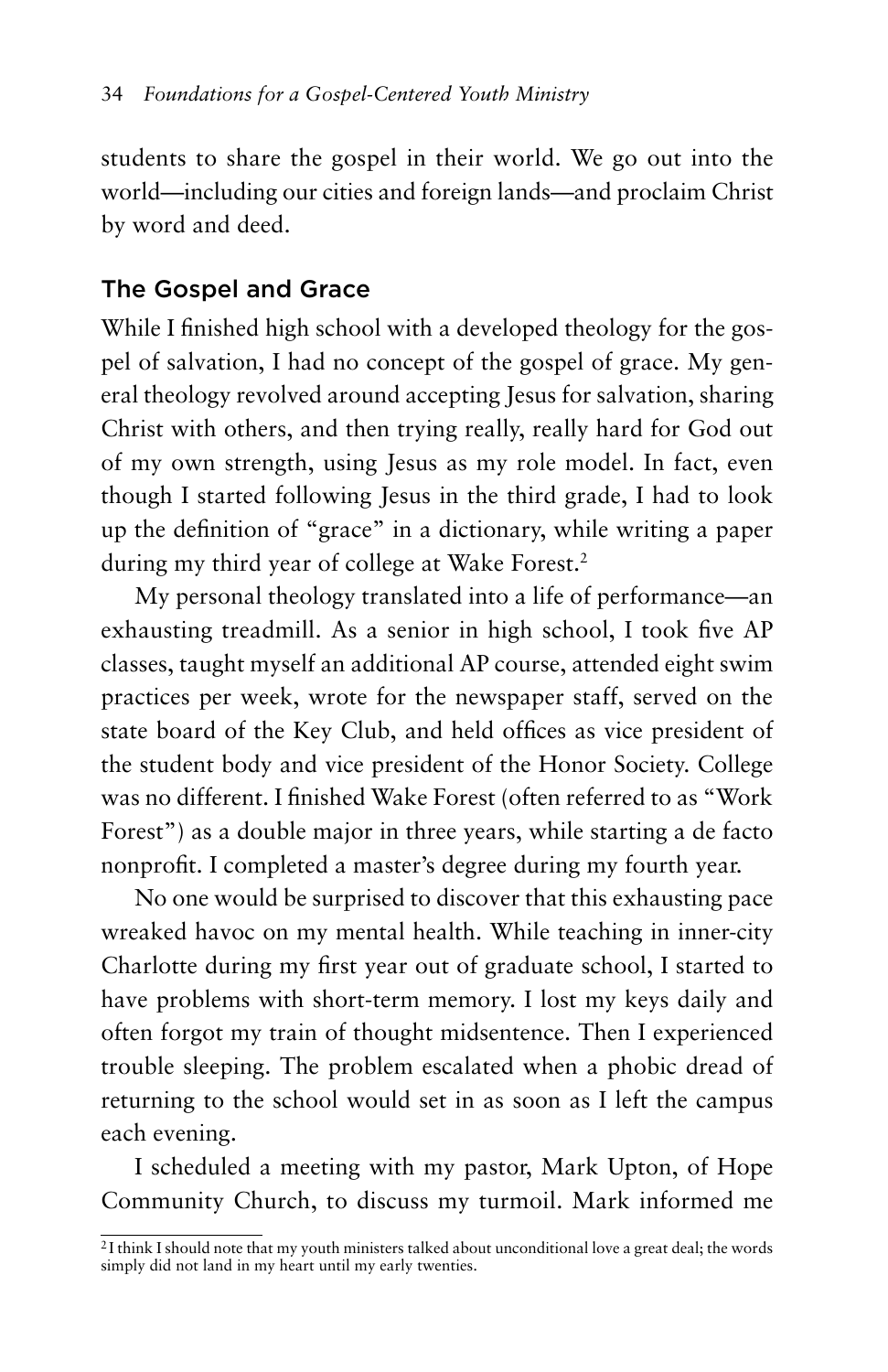that I had two major problems. First, he said that the catalogue of symptoms I described sounded like the precursors of a nervous breakdown. He said that I needed to consult a physician and seriously consider resigning from my job.

The second issue, he said, was that I did not know the gospel of grace. He did not doubt my salvation or sincerity as a follower of Jesus. He told me these words that changed my life forever:

The gospel is rest. The gospel means Jesus carries the burden of your life. The gospel means you will never have to prove yourself again, because Jesus has proven you on the cross.

He explained that the same dynamic truth underlying my salvation my need to rely on God for grace and God's amazing generosity extended to all facets of my life. Growing in Christ meant growing in the understanding of my powerlessness as a sinner and increasing in the practice of seeking God's help for everything.

At the end of the meeting, we prayed about whether I should quit my job. Two days later I had a panic attack, which resulted in my inability to speak for four weeks or to read for eight weeks straight. Needless to say, I resigned. I spiraled into a deep depression for six months, but it was wonderful because I discovered freedom through the gospel like never before. God began to heal me through the message of his grace and love.

When we refer to the gospel of grace in this book, we refer to the good news that Jesus's death on the cross does not simply seal sinners for eternal life in heaven (although it certainly does do that for those who trust him as Savior and Lord and repent of sin), but also extends to all areas of a Christian's life. Consequently, sanctification involves a person becoming more like Christ—not only through daily repentance—but ultimately through the work of the Holy Spirit and through increased dependence on God's grace in every category of life.

Perhaps the greatest flaw in youth ministry is the historic absence of the gospel of grace. Ministry to youth ordinarily has preached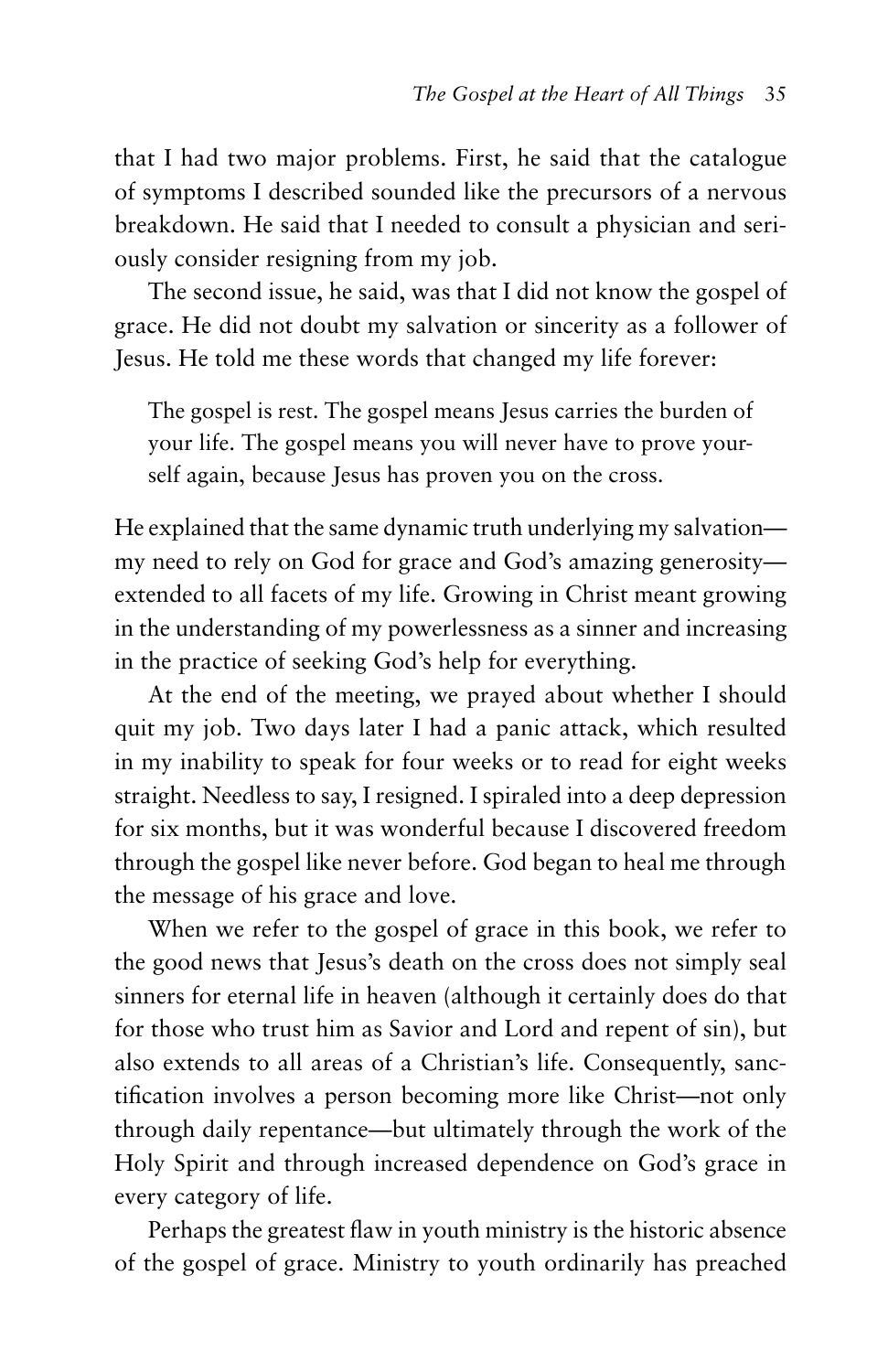salvation well. However, after students become believers, too often the dynamic shifts to one of moralism with the primary focus centering on sexual purity, underage drinking, and general "niceness." Too often I encounter burned out former church kids who walked away from years in youth ministry with an understanding of Christianity as simply another avenue by which one can try to be a good person. The burden of performance broke their backs and damaged their faith. What a tragedy!

Good secular organizations, like the Boy Scouts, sports teams, and public schools, encourage moral performance and character building. Christian youth workers need to understand that our unique asset in seeing lives changed is the gospel of grace. When teenagers grasp that God loves them perfectly and permanently in spite of their sins, there is great hope of transformation. When a kid adopts a gospel rhythm of life, whereby he or she sees the need for God and depends on his grace, God can bring immeasurable healing, freedom, and fruit. The gospel of grace must appear over and over again in our teaching and discipleship of young people.

#### The Gospel and Redemption

In 2006 I took a dozen students to New Orleans in the months following Hurricane Katrina. On the first evening, we drove into the Lower Ninth Ward, the area of most dire devastation from the epic storm. Silence and tears filled the van during the drive through the abandoned neighborhood. Neither the kids nor the adult leaders could fathom the destruction or the despair.

The next morning I attended the pastors' meeting, where over sixty leaders from around the country received marching orders and offered fervent prayers. Our group was working alongside over twelve hundred adults and teenagers who had descended on the city for the sake of seeing New Orleans revived after the hurricane. As we drove to our work site, where we would be demolishing the moldy interior of a widow's home, we called the homeowner. She had been relocated to a government nursing home in Oklahoma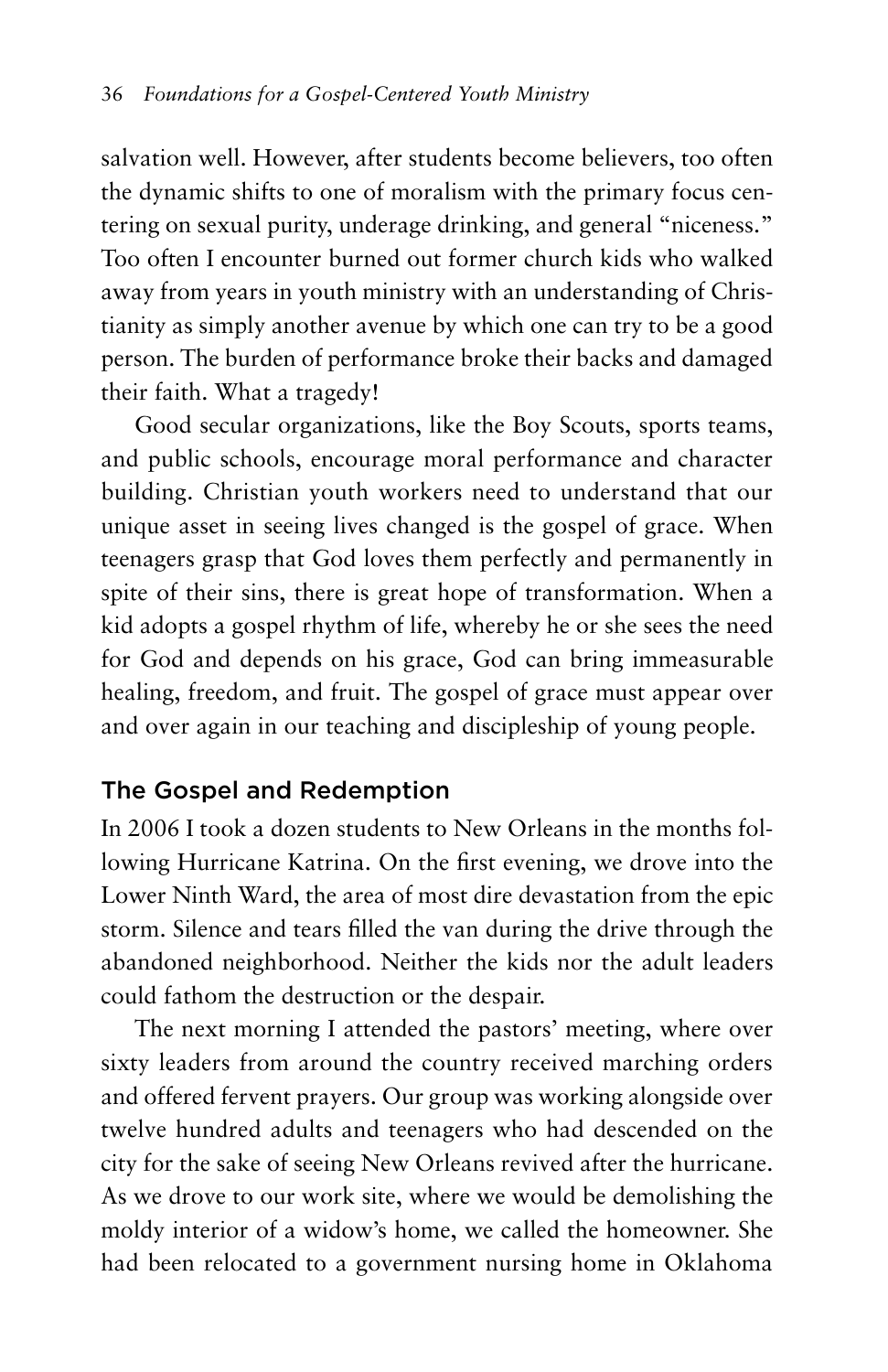after the storm and awaited volunteers to clear the moldy contents of her home, which had sat under seven feet of water during the storm. Her glee in hearing that help had arrived inspired our students.

As I entered the house that first morning, several students and I immediately vomited because of the appalling smell in the home, which had sat closed up for months with festering mold. The ministry called us to remove everything within the home until nothing remained but the concrete slab, the roof, and the studs. All furniture, carpet, Sheetrock, and insulation had to go, so that new construction could begin. The kids put on their masks and goggles and worked tirelessly in the oppressive summer heat for three days. Each morning and evening the kids would call the sweet widow to let her know of the progress. With each hour of work, the waste was removed and the offensive smell reduced until the final day when the odor had been eradicated.

The inspiring project broadened my understanding of the gospel. In response to their appreciation for Jesus, our students loved this elderly woman whom they talked to on the phone each day. Along with dozens of other groups in the neighborhood, our kids dove into the darkness and decay and brought light and life. They were witnessing God redeem this home, this woman's life, and this city.

The smell told the whole story. When we arrived, there was a smell of death and decay. Through this mission God made the home clean again. It was a tangible portrait of transformational work God does, not only in the hearts of his people, but also in the world. This service itself is not the gospel per se, but it reflected the broader redemption God is doing in the world through Christ. The students' response to the gospel, in serving this woman, bore witness to the eternal redemption that their Savior brings to lost and broken lives.

Scripture speaks of a total, cosmic work that flows out of the cross. In Ephesians 1, Paul tells of the will and purpose of God "to unite all things in him, things in heaven and things on earth" (Eph. 1:10). Paul writes again in Colossians 1 that God purposed